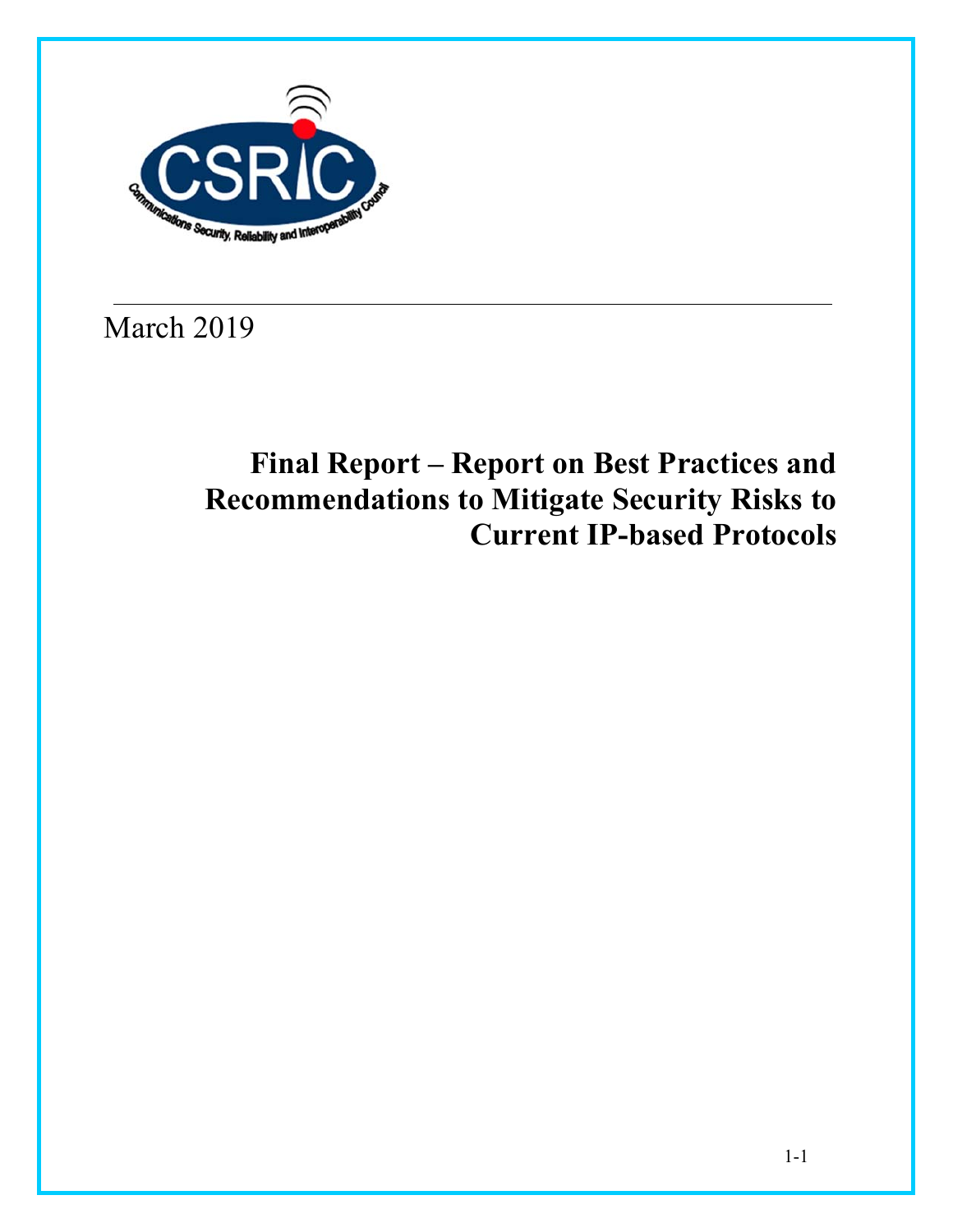## **Table of Contents**

| 1                                                                                                |  |
|--------------------------------------------------------------------------------------------------|--|
| $\mathbf{2}$                                                                                     |  |
| 2.1                                                                                              |  |
| 2.2                                                                                              |  |
| 3                                                                                                |  |
| 4                                                                                                |  |
| 4.1                                                                                              |  |
| 4.1.1                                                                                            |  |
| 4.1.2                                                                                            |  |
| 4.1.3                                                                                            |  |
| 4.1.4                                                                                            |  |
| 4.2                                                                                              |  |
| 4.3                                                                                              |  |
| 4.4                                                                                              |  |
| 4.5                                                                                              |  |
| 4.6                                                                                              |  |
| 4.7                                                                                              |  |
| 4.8                                                                                              |  |
| 4.8.1                                                                                            |  |
| 4.8.2                                                                                            |  |
| 4.9                                                                                              |  |
|                                                                                                  |  |
| 4.10.1                                                                                           |  |
| 4.10.2                                                                                           |  |
| 4.10.3                                                                                           |  |
| 4.10.4                                                                                           |  |
|                                                                                                  |  |
| 5.                                                                                               |  |
| 5.1                                                                                              |  |
| 5.2                                                                                              |  |
|                                                                                                  |  |
|                                                                                                  |  |
|                                                                                                  |  |
| 6                                                                                                |  |
| 6.1                                                                                              |  |
| Network Providers should implement the recommendations from the NSA Cyber Security Report<br>6.2 |  |
| $6 - 20$                                                                                         |  |
| 6.3                                                                                              |  |
| 6.4                                                                                              |  |
| 6.5                                                                                              |  |
| 6.6                                                                                              |  |
| 6.7                                                                                              |  |
| 6.8                                                                                              |  |
| 6.9                                                                                              |  |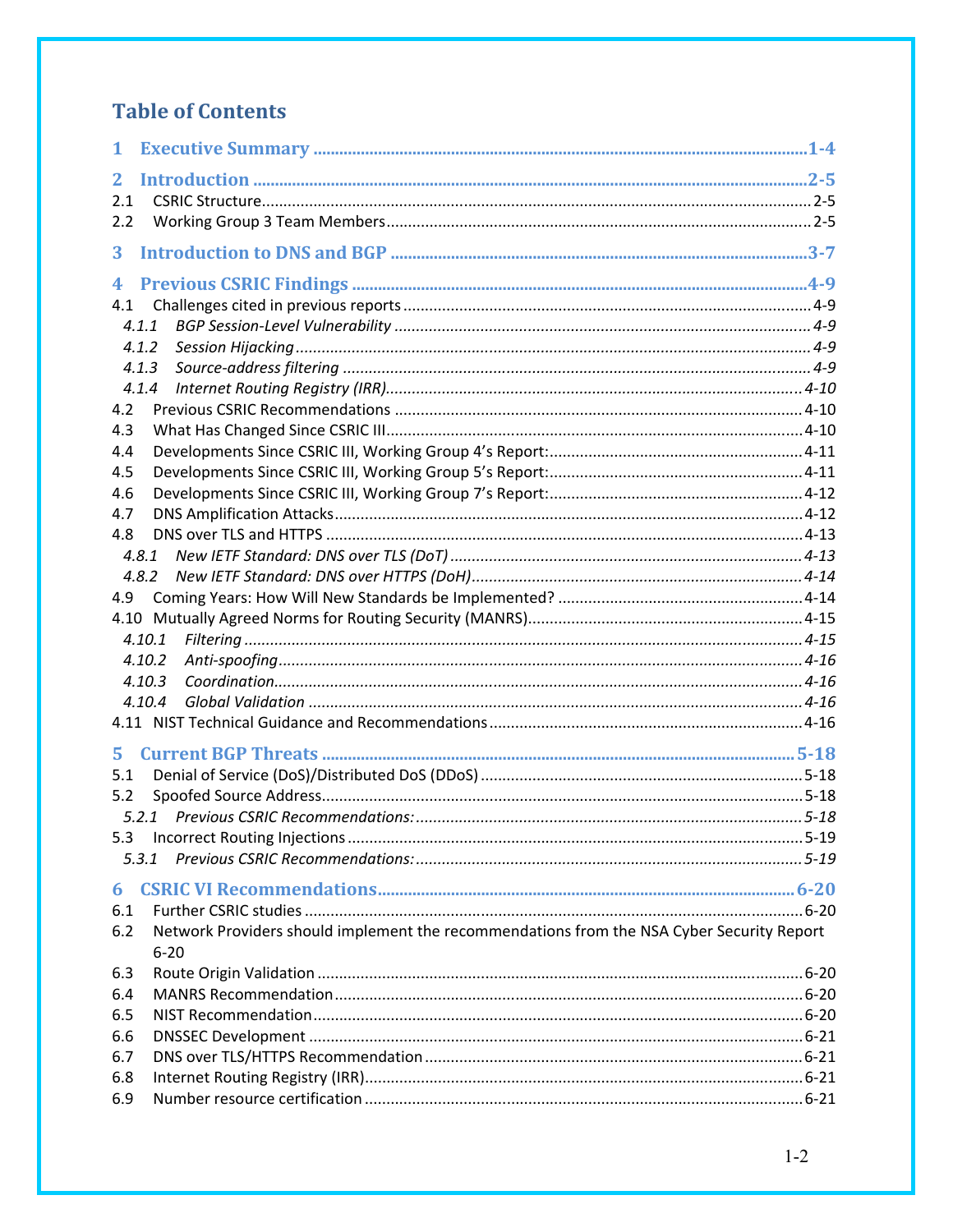|--|--|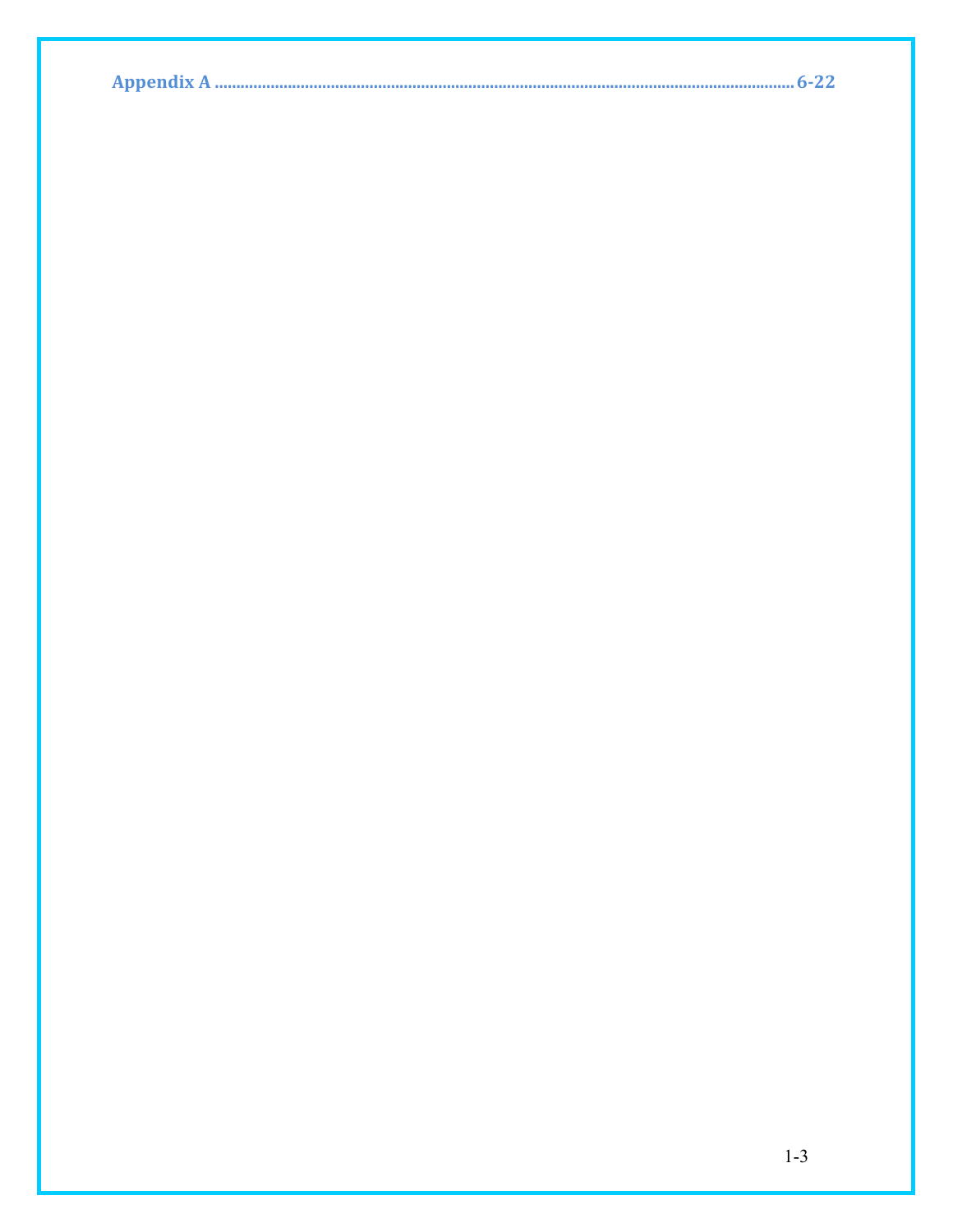# **1 Executive Summary**

The charter of this working group included a deliverable to report on the Best Practices and Recommendations to Mitigate Security Risks to Current IP-based Protocols. This is an extremely broad topic, and could include many different technologies; too many to give any justice in a single report. The Session Initiation Protocol (SIP) was also considered, although this study would require much more time given the many vulnerabilities in SIP.

It was the working group's decision to focus on the Domain Name System (DNS) and the Border Gateway Protocol (BGP) protocol used in routing for DNS messages. This decision was partly based on a recommendation from the FCC, given the current issues facing the DNS ecosystem.

There has been a lot of work in previous CSRICs on DNS and BGP; however, we continue to face the same issues (as well as some new ones) that have plagued DNS for many years. In recent years, there have been marked increases in traffic redirection, spoofed originating addresses, and Denial of Service (DoS) attacks.

When the DNS was first implemented, there were different protocols used to route packets through the Internet. BGP was introduced as an improvement to these earlier routing protocols, but the Internet was still young and security was not a major consideration.

Over time, the Internet has grown exponentially, and the Internet domains have grown along with it. As with any network technology, over time vulnerabilities begin to be exploited, and security becomes a priority. This is certainly the case with the DNS.

CSRIC VI, WG 3 examined the findings of the previous CSRICs to understand how those findings aligned with today's current DNS, and whether there were new issues that should be addressed. Additionally, this CSRIC examined changes to the DNS ecosystem, and identified new threats based on incidents over the last several years.

There are new best practices being developed to address many issues remaining in DNS and BGP (not to mention other Internet protocols and applications), but CSRIC VI, WG 3 ran out of time to finish studying these new recommendations. Some (such as NIST) have not even been published as of this date, and therefore could not be reviewed by this CSRIC. There will certainly need to be future studies of the DNS and its routing protocol BGP, to ensure that the system is made secure without impacting performance.

Working Group 3 wishes it could have completed its studies in both previous recommendations and new best practices, but time was cut short by a government shutdown, preventing access to many resources the WG was considering. We were able to provide a good summary of what was recommended previously, what has changed since previous CSRIC studies of DNS, and what we see coming in the future.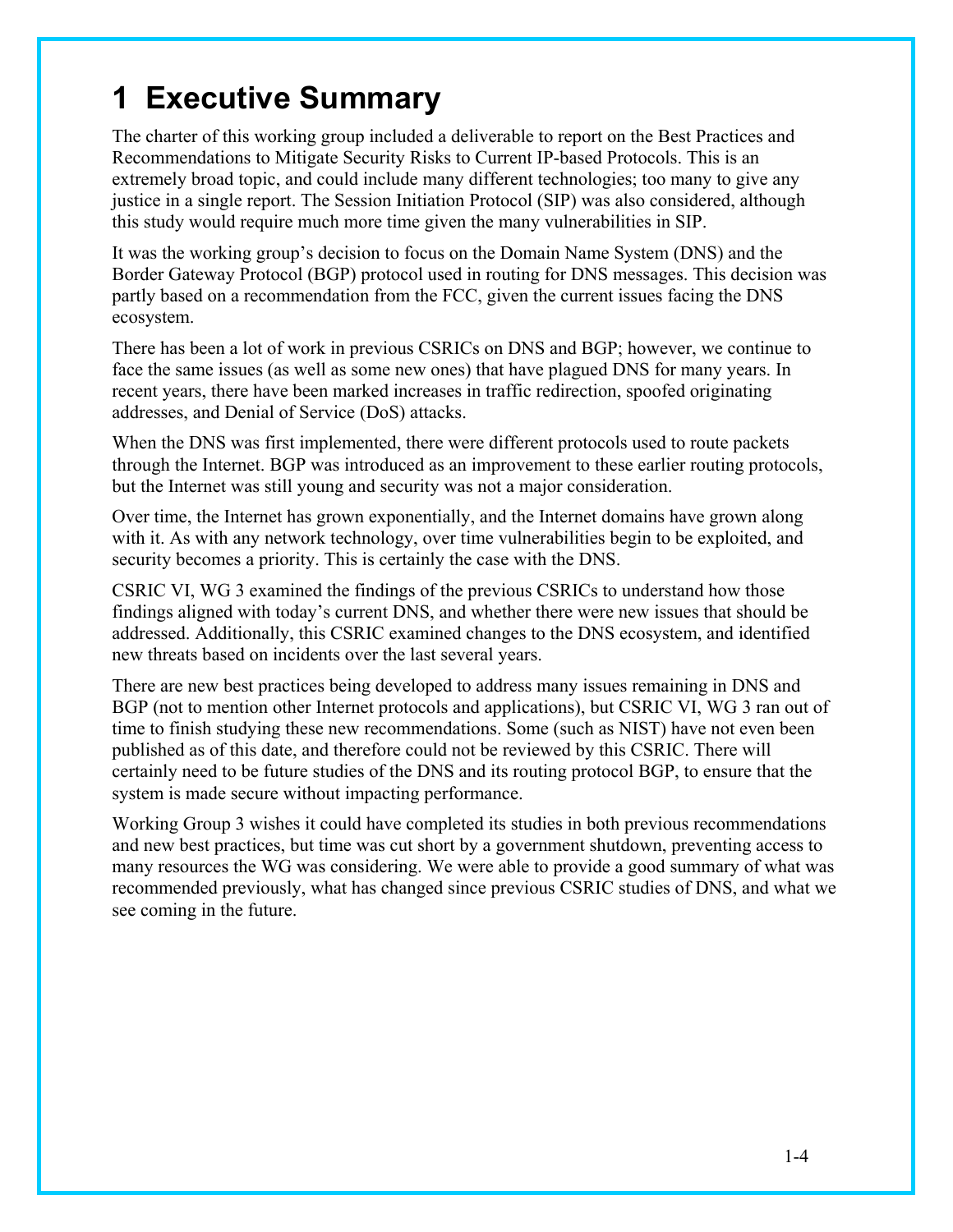# **2 Introduction**

## **2.1** *CSRIC Structure*

| <b>Communications Security, Reliability and Interoperability Council VI</b> |                                                                                       |                                                                                             |  |
|-----------------------------------------------------------------------------|---------------------------------------------------------------------------------------|---------------------------------------------------------------------------------------------|--|
| <b>Working Group 1:</b><br><b>Transition Path to NG911</b>                  | <b>Working Group 2:</b><br><b>Comprehensive Re-imagining</b><br>of Emergency Alerting | <b>Working Group 3:</b><br><b>Network Reliability and</b><br><b>Security Risk Reduction</b> |  |
| <b>Chair:</b> Mary Boyd, West                                               | Chair: Farrokh Khatibi,                                                               | <b>Chair:</b> Travis Russell,                                                               |  |
| <b>Safety Services</b>                                                      | Qualcomm                                                                              | Oracle                                                                                      |  |
| <b>FCC Liaisons:</b> Tim May,                                               | <b>FCC Liaisons: Steven</b>                                                           | <b>FCC Liaisons: Suzon</b>                                                                  |  |
| John Healy                                                                  | Carpenter, Austin Randazzo                                                            | Cameron                                                                                     |  |

 **Table 2-1: CSRIC VI Structure** 

## **2.2** *Working Group 3 Team Members*

Working Group 3 consists of the members listed below.

| <b>Name</b>                                                                         | <b>Company</b>                                    |
|-------------------------------------------------------------------------------------|---------------------------------------------------|
| Chair Travis Russell, Director, Cyber Security                                      | <b>Oracle Communications</b>                      |
| Shirley Bloomfield, CEO                                                             | NTCA-The Rural Broadband<br>Association           |
| Don Brittingham, VP, Public Safety Policy                                           | Verizon Communications                            |
| Charlotte Field, SVP, Application Platform Operations                               | <b>Charter Communications</b>                     |
| Bob Gessner, Chairman                                                               | <b>American Cable Association</b>                 |
| Michael Iwanoff, SVP and CISO                                                       | iconectiv                                         |
| Mohammad Khaled, Senior Security Specialist                                         | Nokia Bell Labs                                   |
| Jason Livingood, VP, Technology Policy & Standards                                  | Comcast Cable                                     |
| Jennifer A. Manner, SVP of Regulatory Affairs                                       | EchoStar/Hughes                                   |
| Robert Mayer, VP – Industry and State Affairs                                       | <b>USTelecom</b>                                  |
| Susan Miller, President & CEO                                                       | Alliance for Telecom Industry<br>Solutions (ATIS) |
| Drew Morin, Director, Federal Cyber Security Technology<br>and Engineering Programs | T-Mobile                                          |
| Sara Mosley, Acting CTO, OCC/NPP*                                                   | Department of Homeland Security                   |
| Greg Schumacher, Technology Development Strategist                                  | <b>Sprint Corporation</b>                         |
| Lee Thibaudeau, CTO & VP of Engineering                                             | <b>N</b> sight                                    |
| Tim Walden, SVP of Engineering and Construction                                     | CenturyLink                                       |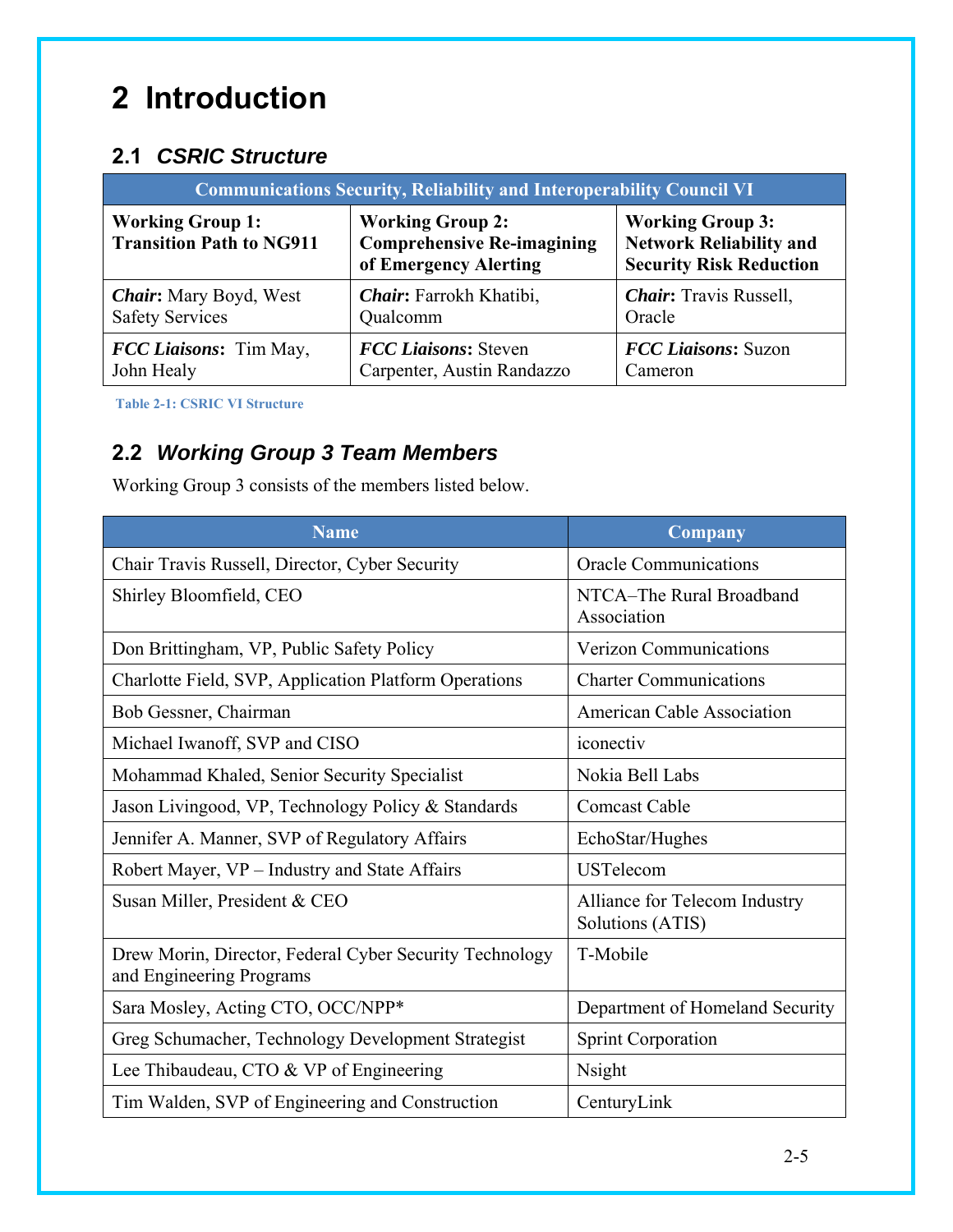| <b>Name</b>                                    | Company            |
|------------------------------------------------|--------------------|
| Jeremy Larson, Network Manager                 | <b>USConnect</b>   |
| Martin Dolly, Lead Member of Technical Staff   | AT&T Services Inc. |
| John A. Marinho, VP Technology & Cybersecurity | <b>CTIA</b>        |

**Table 2-2 : List of Working Group Members** 

#### **SMEs, Acknowledgements:**

- **Doug Montgomery, NIST**
- **Tale Lawrence Oracle Dyn**

**In addition to these SMEs, several WG members provided their expertise in the area of DNS and BGP.**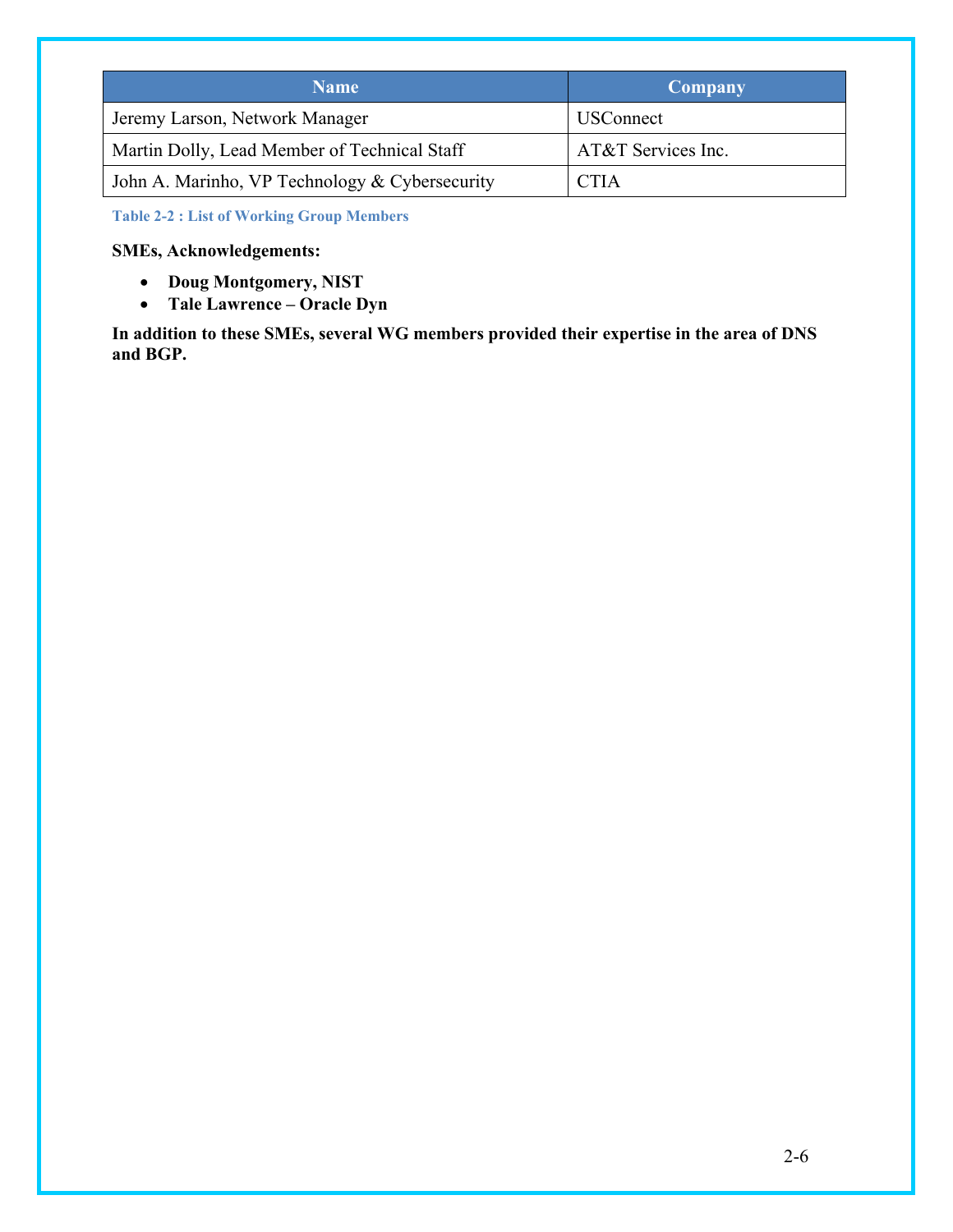# **3 Introduction to DNS and BGP**

The BGP and the DNS are two fundamental technologies for the Internet. DNS provides, among other things, addressing information for computers connected to the network, and BGP guides how data is routed between systems. At the time, there were very few networks, and therefore security was not of concern. Both facilities were originally defined without strong security guarantees but they have evolved to address that shortcoming through a combination of heuristics, best current practices, and cryptographic extensions.

At a high level, the DNS is a widely distributed database that maps names (such as fcc.gov) to various types of data, most commonly the numeric addresses of devices connected to the Internet (such as an IP address). It is a directory, distributed globally to support millions of Internet domain names.

When someone types in the URL of a website for example, a query is sent to the DNS server supporting the consumers Internet connection to be resolved to an IP address. The first server it reaches is a recursive resolver. The mobile operator or the ISP providing Internet services usually operate the recursive resolver.

Before the recursive resolver can provide an answer, it first must find out about the top-level domain (TLD) (.com for example). There are root servers located all over the world that provide this information. The root servers provide the address of the TLD servers that contain the addressing information for the domain name servers in their jurisdiction. The domain name servers contain the specific addressing for the requested URL (i.e., fcc.gov).



**Figure 3-1: The DNS hierarchy. SOURCE: Richard.bhuleskar at English Wikibooks** 

The DNS protocol is defined in roughly 150 Request for Comments (RFC) documents published by the Internet Engineering Task Force (IETF), dating back to 1983. Significant backwards compatibility has been maintained in the DNS since its creation, such that a DNS request formatted per the original definition can still be processed today.

BGP controls the flow of data by describing how the various sub-networks that comprise the Internet are connected to each other. In essence, it works pairwise by one router telling a peer router that a particular network can be reached through it. This updates the state of the peer router's internal table for directing packets, feeding the adjacency information into an algorithm that resolves how to move data packets through the network mesh. The earliest BGP definition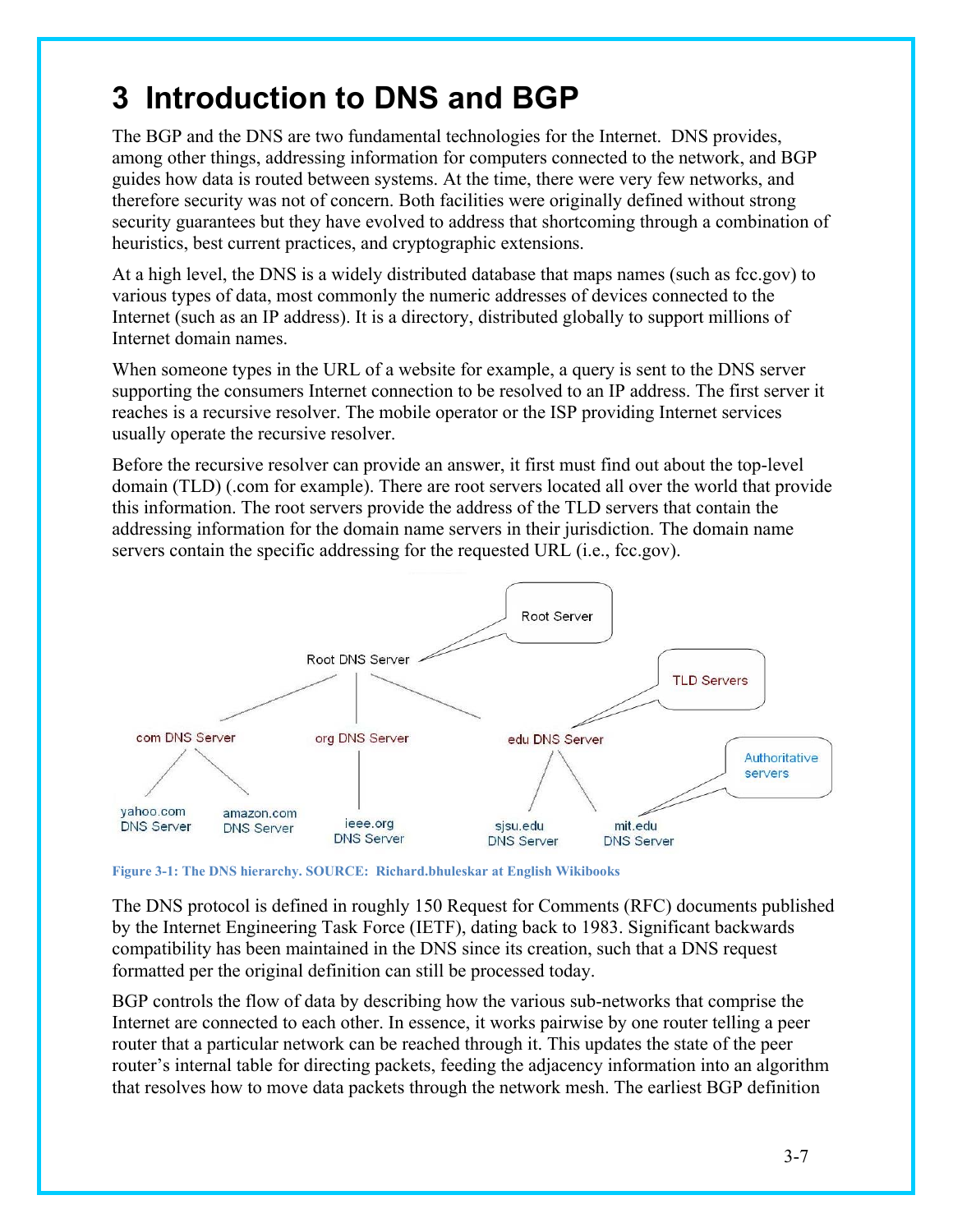by IETF RFC was in 1989, though there have been significant version updates in the core protocol since its inception.

IP addresses are grouped into prefixes, into an Autonomous System (AS). A corporation owning those IP addresses is considered an AS. The BGP than maintains the routing between these autonomous systems. Each AS will advertise its routes to its peer AS autonomously.

Given the legacy of both BGP and DNS, coming from a time before the pre-commercial Internet when network membership was very restricted<sup>1</sup>, they each have many design aspects that decades of experience have shown to impact security and resiliency.

Namely, the concept of peer discovery has been found in other technologies to be subject to vulnerabilities. The automated fashion by which network elements learn of new routes, and automatically adjust their own routing based on discovery of routes from a new network element (or modifications made to an existing router) is at the very essence of most of the vulnerabilities in BGP.

<sup>1</sup> This era featured a relatively limited number of connected networks, run mostly by university and government organizations, with assumed or implied trust and security in the underlying protocols and networks. This is obviously no longer the case and so subsequent protocols have been developed with a need for security and resiliency to attack as key design requirements.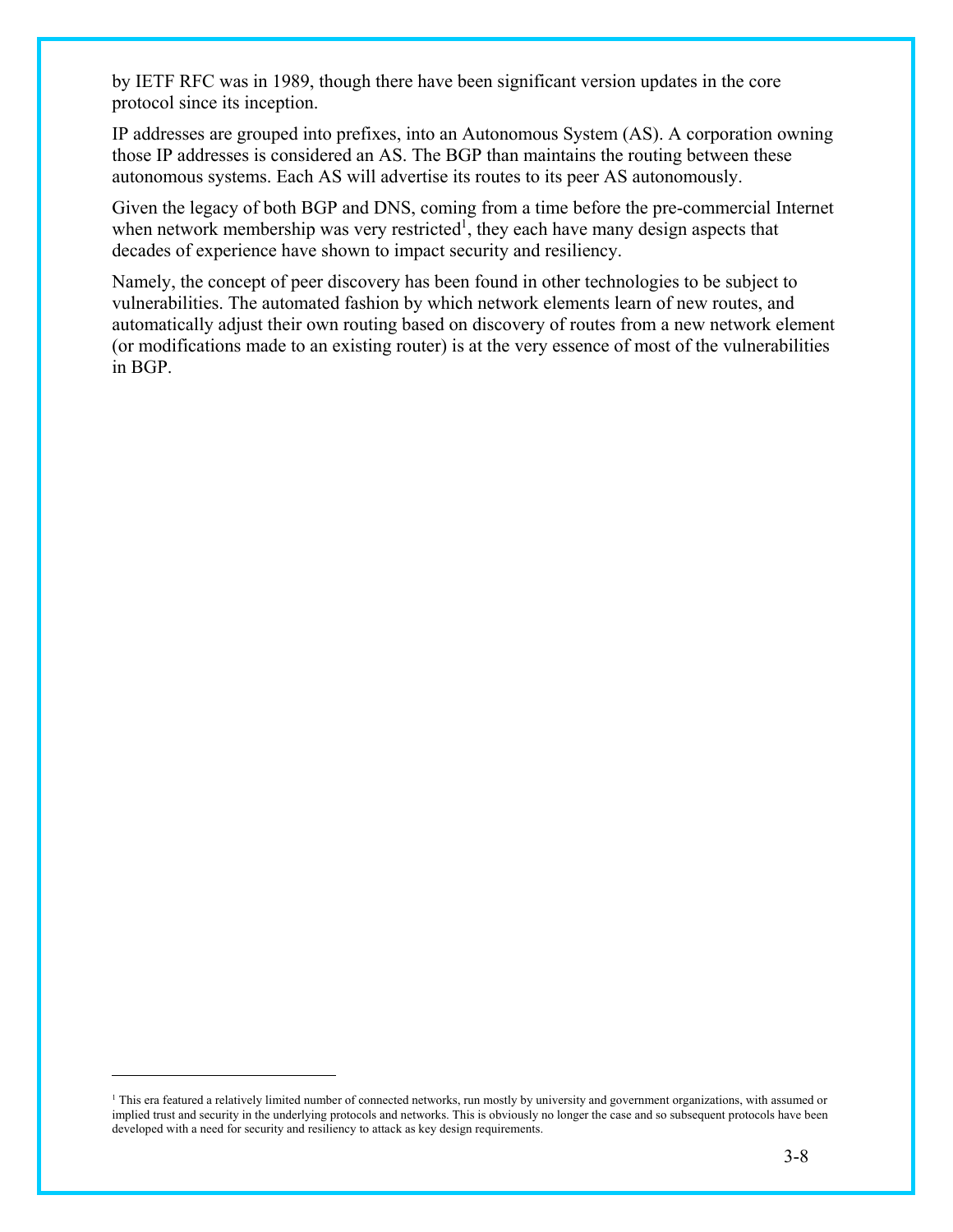# **4 Previous CSRIC Findings**

The CSRIC III, WG 4 and WG 6 published reports on DNS and BGP vulnerabilities. They focused on a number of vulnerabilities with the DNS network, supported by the BGP protocol, and made several recommendations.

This section outlines the vulnerabilities cited by the previous CSRICs.

## **4.1** *Challenges cited in previous reports*

### **4.1.1 BGP Session-Level Vulnerability**

When two routers are connected and properly configured, they form a BGP peering session. Routing information is exchanged over this peering session, allowing the two peers to build a local routing table, which is then used to forward actual packets of information. The first BGP attack surface is the peering session between two individual routers, along with the routers themselves. Two classes of attacks are included here, session hijacking and denial of service.

### **4.1.2 Session Hijacking2**

Session hijacking is the interception of IP addresses through the corruption of BGP routing tables. This results in Internet packets being routed away from their intended destinations. Hijacking can occur using a variety of techniques:

- An AS can advertise that it originates an IP prefix that it does not actually originate
- An AS can advertise a more specific IP prefix than what may be announced by the true originating AS
- An AS can advertise that it can route traffic to the hijacked AS through a shorter route than is already available, regardless of whether or not the route actually exists. Denial of Service (DoS) Vulnerability

Because routers are specialized hosts, they are subject to the same sorts of Denial of Service (DoS) attacks as any other networked host or server. These attacks fall into three types:

- 1) Attacks that seek to consume all available interface bandwidth making it difficult for enough legitimate traffic to get through such as UDP floods and reflective attacks
- 2) Attacks that seek to exhaust resources by consuming all available CPU cycles, memory, or ports so that the system is too busy to respond such as TCP SYN attacks
- 3) Attacks utilizing specially crafted packets in an attempt to cause the system to crash or operate in an unexpected way such as buffer overflow attacks, or malformed packet attacks that create an exception that is not properly handled

### **4.1.3 Source-address filtering**

Many Internet security exploits hinge on the ability of an attacker to send packets with spoofed source IP addresses. Masquerading in this way can give the attacker unauthorized access at the device or application level. Some BGP vulnerabilities are also in this category of exploit. The

<sup>2</sup> https://en.wikipedia.org/wiki/BGP\_hijacking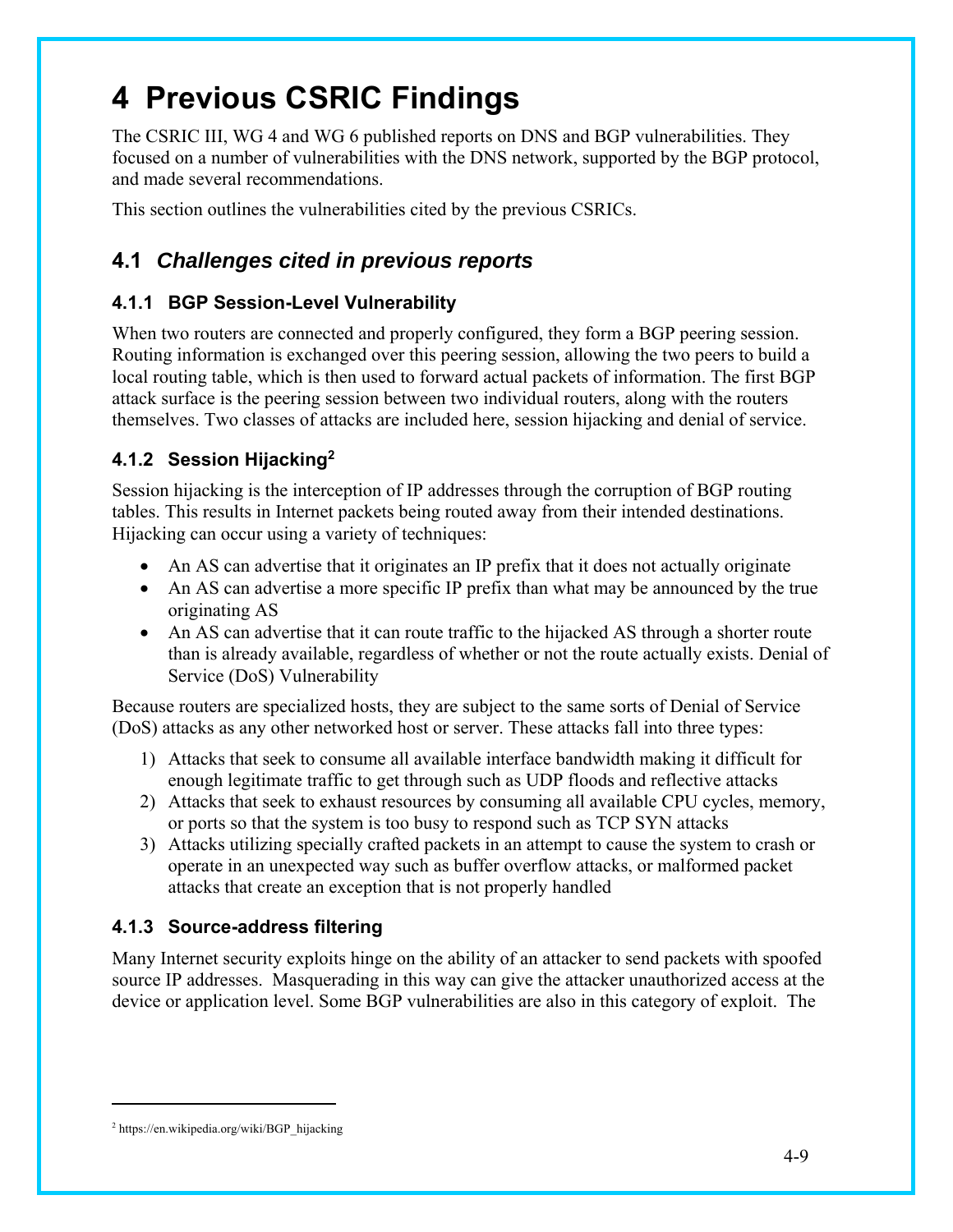problem of source-spoofing has long been recognized and countermeasures are available for filtering at the interface  $level<sup>3</sup>$ .

#### **4.1.4 Internet Routing Registry (IRR)**

The Internet Routing Registry (IRR) is a globally distributed routing information database. Established in 1995, the purpose of the IRR is to ensure the stability and consistency of Internetwide routing by sharing information between network operators. The IRR actually consists of several databases where network operators publish their routing policies and routing announcements so that other network operators can use this data.

## **4.2** *Previous CSRIC Recommendations*

Many of the recommendations from the previous CSRIC work efforts are still applicable to current day DNS and BGP implementations. The CSRIC VI WG3 supports consideration of these recommendations, in addition to the specific recommendations cited at the end of this report in Section 6, which represent the current state of industry evolution

- 1) ISPs should refer to and implement the practices found in CSRIC II, WG 2A Cyber Security Best Practices that apply to securing servers and ensure that routing infrastructure is protected.
- 2) ISPs should adopt applicable Best Current Practices (BCPs) found in network security industry approved/adopted publications. Three documents were identified that currently apply to protecting ISP networks: IETF BCP 38, BCP 46, and RFC 4778
- 3) ISPs should ensure that methods exist within the ISP's operations to respond to detected or reported successful route injection and propagation attacks, so that such entries can be rapidly remediated.
- 4) ISPs should consider implementing routing-specific monitoring regimes to assess the integrity of data being reported by the ISP's routers that meet the particular operational and infrastructure environments of the ISP.

## **4.3** *What Has Changed Since CSRIC III*

Industry has addressed some of the issues in the BGP protocol by introducing a new specification for encryption. "BGPsec Protocol Specification", RFC 8205<sup>4</sup>, was introduced in September 2017. BGPsec is an extension to the BGP that provides security for the path of ASs through which a BGP UPDATE message passes.

BGPsec has limited deployment due to a number of factors, including its relative newness, its complexity, and new risks that it introduces. When being implemented, configurations that are currently working can be broken due to the stricter security policy. A good portion of the routers currently used to transport traffic on the Internet would need to be upgraded with more processing power and memory to handle BGPSec that makes BGPSec an expensive option.

<sup>&</sup>lt;sup>3</sup> Such as from the Internet Corporation for Assigned Names and Numbers (ICANN), which maintains the Security & Stability Advisory Committee (SSAC). https://www.icann.org/groups/ssac. The ICANN SSAC released a document with observations and recommendations on source-address filtering, SAC004, available at https://www.icann.org/en/system/files/files/sac-004-en.pdf. Another authoritative source is the IETF and their Best Current Practice (BCP) document series, with BCP 38 applicable here, entitled "Network Ingress Filtering: Defeating Denial of Service Attacks which employ IP Source Address Spoofing", available at https://tools.ietf.org/html/bcp38. 4

https://tools.ietf.org/pdf/rfc8205.pdf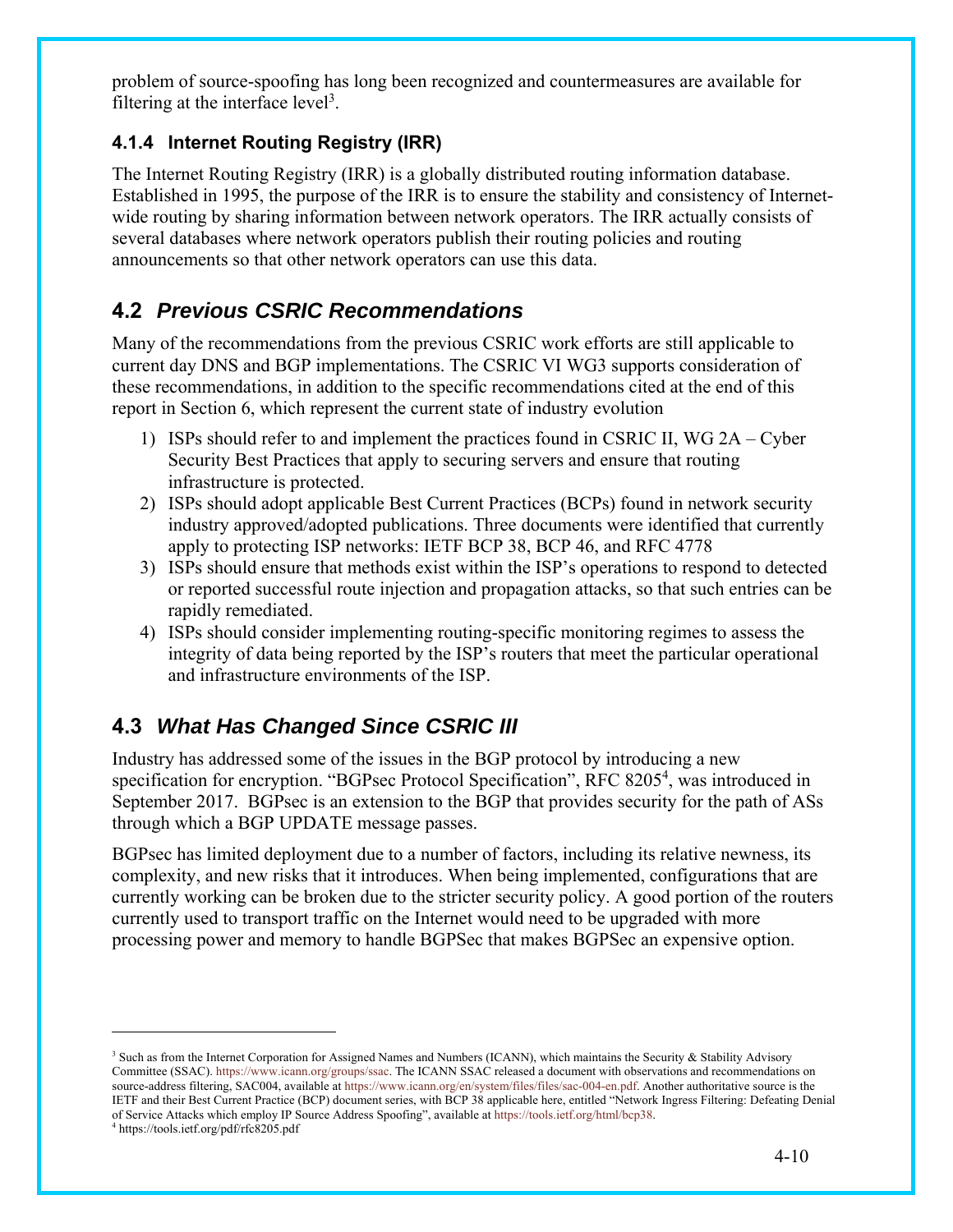In addition to technical solutions, the IETF has introduced best practices for BGP. "BGP Operations and Security", RFC 7454,<sup>5</sup> was released in February 2015 updating best practices for BGP security.

The IETF released "BGP Prefix Origin Validation", RFC 6811<sup>6</sup>, in January 2013 (a few months before the release of the CSRIC III document). While BGP Prefix Origin Validation has been released, it has not been widely deployed.

NIST released a draft of the Special Publication  $1800-14C<sup>7</sup>$  practice guide in August of 2018. NIST is proposing Route Origin Validation (ROV) and provides examples on how to implement the BGP ROV protocol on commercially available hardware and software.

The Internet Society (ISOC) launched an initiative in 2014 to address the need for clearly defined best operational practices for routing. The Mutually Agreed Norms for Routing Security  $(MANRS)^8$  was initially targeted to core transit providers and the Internet exchange points where many ASs are connected. The effort has grown to encompass more than 100 different network operators and recently expanded its scope to include the slightly different needs of content delivery networks and cloud service providers.

During CSRIC III, several working groups touched on the DNS. CSRIC Working Group 4 studied DNS security as well as other aspects of network security generally, while Working Group 5 focused more specifically on DNS Security Extensions (DNSSEC) implementation practices for ISPs. In addition, Working Group 7 focused on botnet remediation and established the U.S. Anti-Botnet Code of Conduct. DNS operations, standards, and threats have evolved since this time, and these changes touch on the work of each of those prior working groups.

## **4.4** *Developments Since CSRIC III, Working Group 4's Report:*

WG4's assessment of threats remains accurate today, as do their associated recommendations<sup>9</sup>. However, Section 4.3.1 "Recursive DNS server operator for customer base" may in the future change, based on the implementation of the new DNS over HTTPS (DoH) or DNS over TLS (DoT) standards, as explored further below in "Coming Years: How Will New Standards be Implemented?" In essence, it seems possible that a large fraction of DNS traffic could shift from ISPs to a small number of third parties<sup>10</sup>, with undetermined implications for the security and stability of the Internet.

## **4.5** *Developments Since CSRIC III, Working Group 5's Report:*

 $WG5$ 's assessment of issues and their recommendations<sup>11</sup> and deployment measurement<sup>12</sup> remain largely accurate today. Since the time of the report, ISPs such as Comcast and centralized DNS providers such as Google Public DNS have implemented DNSSEC validation, leading to increasing numbers of users that are protected by DNSSEC-based resolvers.13,<sup>14</sup>

1

<sup>&</sup>lt;sup>5</sup> https://tools.ietf.org/pdf/rfc7454.pdf<br><sup>6</sup> https://tools.ietf.org/pdf/rfc6811.pdf

https://tools.ietf.org/pdf/rfc6811.pdf 7

<sup>&</sup>lt;sup>7</sup> Protecting the Integrity of Internet Routing: Border Gateway Protocol (BGP) Route Origin Validation;

https://csrc.nist.gov/publications/detail/sp/1800-14/draft 8

https://www.internetsociety.org/issues/manrs/ 9

<sup>&</sup>lt;sup>9</sup> https://transition.fcc.gov/bureaus/pshs/advisory/csric3/CSRICIII\_9-12-12\_WG4-FINAL-Report-DNS-Best-Practices.pdf <sup>10</sup> Such as Google and Cloudfare<br><sup>10</sup> Such as Google and Cloudfare<br><sup>11</sup> https://transition.fcc.gov/burea

<sup>&</sup>lt;sup>12</sup> https://transition.fcc.gov/bureaus/pshs/advisory/csric3/CSRIC\_III\_WG5\_Report\_March\_%202013.pdf<br><sup>13</sup> https://www.internetsociety.org/resources/doc/2016/state-of-dnssec-deployment-2016/<br><sup>14</sup> https://stats.labs.apnic.ne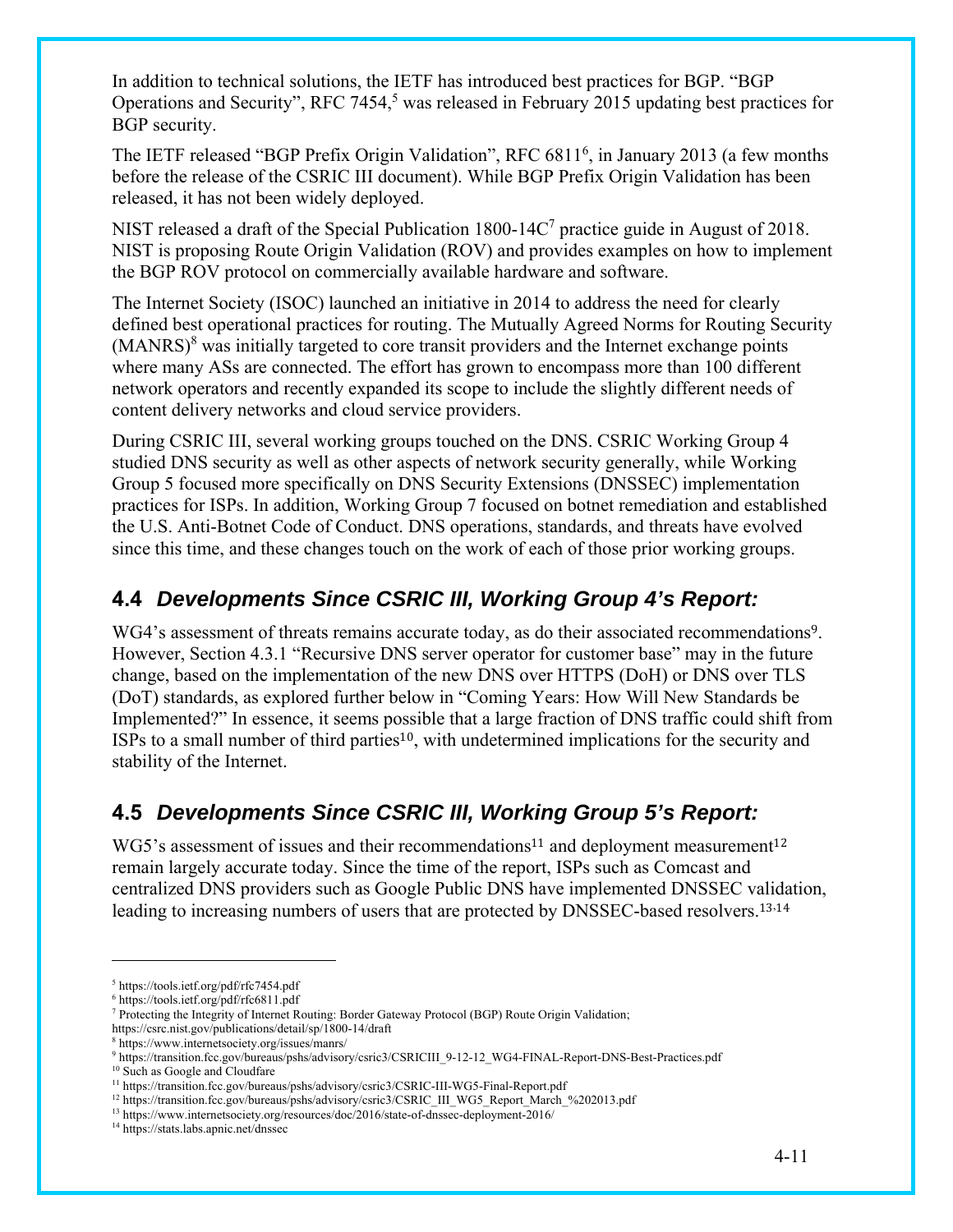According to APNIC's statistics<sup>15</sup> for the US as of January 2019, 25% of Internet users leveraged DNSSEC-validating resolvers.

Domain signing, especially automated key rollover, continues to be an area of developing operational maturity for authoritative domain name owners, especially those with high DNSSEC adoptions rates in the United States .gov<sup>16</sup> TLD. However, as expected and noted in the report, Negative Trust Anchors<sup>17</sup> (NTAs) can and have been used to reduce the impact of such DNS failures as necessary.<sup>18</sup>

Finally, a related protocol that leverages DNSSEC is called DNS-based Authentication of Named Entities (DANE).<sup>19,20,21</sup> As a result of a foundation of DNSSEC deployment, the DANE protocol is being adopted at an increasing rate. $22,23$ 

Though many major DNS providers frequently interact through organizations like the IETF, DNS-OARC, and an informal industry group known as "DNS Inside Baseball", there is currently no equivalent to the MANRS effort in the DNS space. People in the industry have noted this void and there are some initial seeds being planted to grow such an organization.

## **4.6** *Developments Since CSRIC III, Working Group 7's Report:*

In general, WG7's assessment of barriers and metrics, as well as their Anti-Botnet Code of Conduct, remain valid.

The report is neutral on the manner of technical implementation, though in practice some ISPs performed this function by monitoring recursive DNS traffic from end users and devices for matches against well-known malware command and control fully qualified domain names (FQDNs).

However, new technical barriers may emerge in the future as a result of the implementation of the new DoH or DoT standards, as explored further below in "Coming Years: How Will New Standards be Implemented?" To the extent that ISPs play a significantly reduced role in enduser DNS recursion, those ISPs may be less able to serve in a meaningful role to combat the myriad threats related to botnets and malware.

## **4.7** *DNS Amplification Attacks*

Distributed Denial-Of-Service (DDoS) attacks using DNS amplification have been dramatically increasing over the last few years. Reflection is achieved by eliciting a response from DNS resolvers to a spoofed IP address. Attackers can send DNS queries to these servers by specifying the target's IP address as the request's source address. This causes the server to direct its response to the victim instead of the real source of the DNS query.

DNS amplification is a type of reflection attack that manipulates publicly-accessible DNS open resolvers, making them flood a target with large quantities of UDP packets. Through various

<sup>15</sup> https://stats.labs.apnic.net/dnssec/US

<sup>16</sup> https://itif.org/publications/2017/03/31/closer-look-dnssec-us-government-websites 17 https://tools.ietf.org/html/rfc7646

 $^{18}$ https://indico.dns-oarc.net/event/28/contributions/519/attachments/496/808/Crowe-NTA-Comcast.pptx  $^{19}$  https://tools.ietf.org/html/rfc6698

<sup>&</sup>lt;sup>20</sup> https://www.ietfjournal.org/dane-taking-tls-authentication-to-the-next-level-using-dnssec/ <sup>21</sup> https://www.internetsociety.org/resources/deploy360/dane/ <sup>22</sup> https://twitter.com/internet\_nl/status/109235726116973772

<sup>&</sup>lt;sup>23</sup> https://mail.sys4.de/pipermail/dane-users/2019-February/000517.html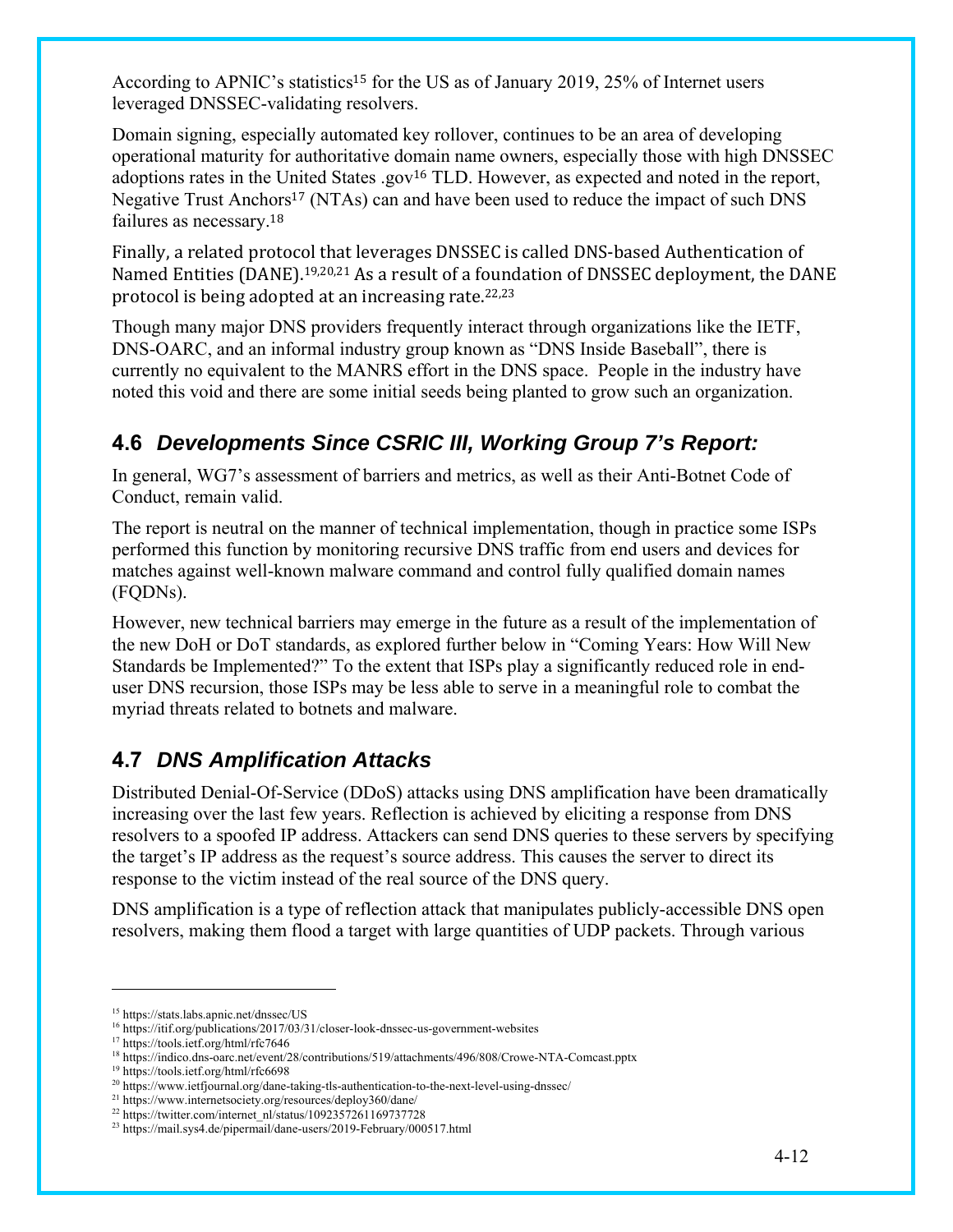methods, a DNS request message of 60 bytes can be configured to elicit a response message of over 4000 bytes to the target server – resulting in a 70:1 amplification factor.

Common ways to prevent or mitigate the impact of DNS amplification attacks include tightening DNS server security, blocking specific DNS servers or open recursive relay servers and response rate and response size limiting. Attack detection rules (such as seeing many queries from the same source IP address) can be created to identify signs of an attack. These methods do not eliminate attack sources nor do they reduce the load on networks and switches between name servers and open recursive servers. Blocking traffic from open recursive servers can potentially interfere with legitimate DNS communication attempts.

In the report from CSRIC III, WG 5, the report noted in Section 5.1.2.6 a potential concern that more severe DNS amplification attacks could result with the widespread deployment of DNSSEC. However the significant DNS-related security threats appear to be due to more typical DNS amplification attacks,<sup>24</sup> domain name hijacking,<sup>25,26,27</sup> DNS-changing malware,<sup>28</sup> and—in particular—DDoS attacks against authoritative DNS infrastructure.29 A primary risk for fraudulent data appearing in the DNS is not even an attack on the DNS protocol itself, but rather compromised credentials at DNS hosting services that can then be used to update the authoritative data that is published in the DNS.

## **4.8** *DNS over TLS and HTTPS*

There have been ongoing concerns over protecting DNS queries from different types of confidentiality, integrity and availability attacks. Two security mechanisms have been proposed that have different characteristics and operate very differently.

#### **4.8.1 New IETF Standard: DNS over TLS (DoT)**

The first is using TLS encryption and authentication for protecting the DNS queries (RFC 7858, 8310).3031

In 2016, the Internet Engineering Task Force (IETF) approved a new standard for encrypting DNS traffic using the new DNS over Transport Layer Security (TLS) standard, referred to as DoT, in RFC 7858.32 In short, DoT enables encryption of DNS traffic over the wire, from the source client (stub) to the recursive DNS server.

The key aspects of this approach are the following:

- TLS is a well know secure tunneling protocol that is widely used to protect sensitive traffic
- DNS queries are encrypted until they reach the resolver to avoid sniffing and integrity attacks
- TLS sessions can be reused for multiple queries
- The next hop ISP can no longer intercept DNS queries

<sup>&</sup>lt;sup>24</sup> https://krebsonsecurity.com/2018/12/feds-charge-three-in-mass-seizure-of-attack-for-hire-services/<br><sup>25</sup> https://arstechnica.com/information-technology/2019/01/godaddy-weakness-let-bomb-threat-scammers-hijack-thousands domains/

<sup>&</sup>lt;sup>26</sup> https://cyber.dhs.gov/assets/report/ed-19-01.pdf<br><sup>27</sup> https://www.zdnet.com/article/iranian-hackers-suspected-in-worldwide-dns-hijacking-campaign/<br><sup>28</sup> https://www.scmagazine.com/home/security-news/ghostdns-hijacking-

<sup>31</sup> https://tools.ietf.org/html/rfc8310

<sup>32</sup> https://tools.ietf.org/html/rfc7858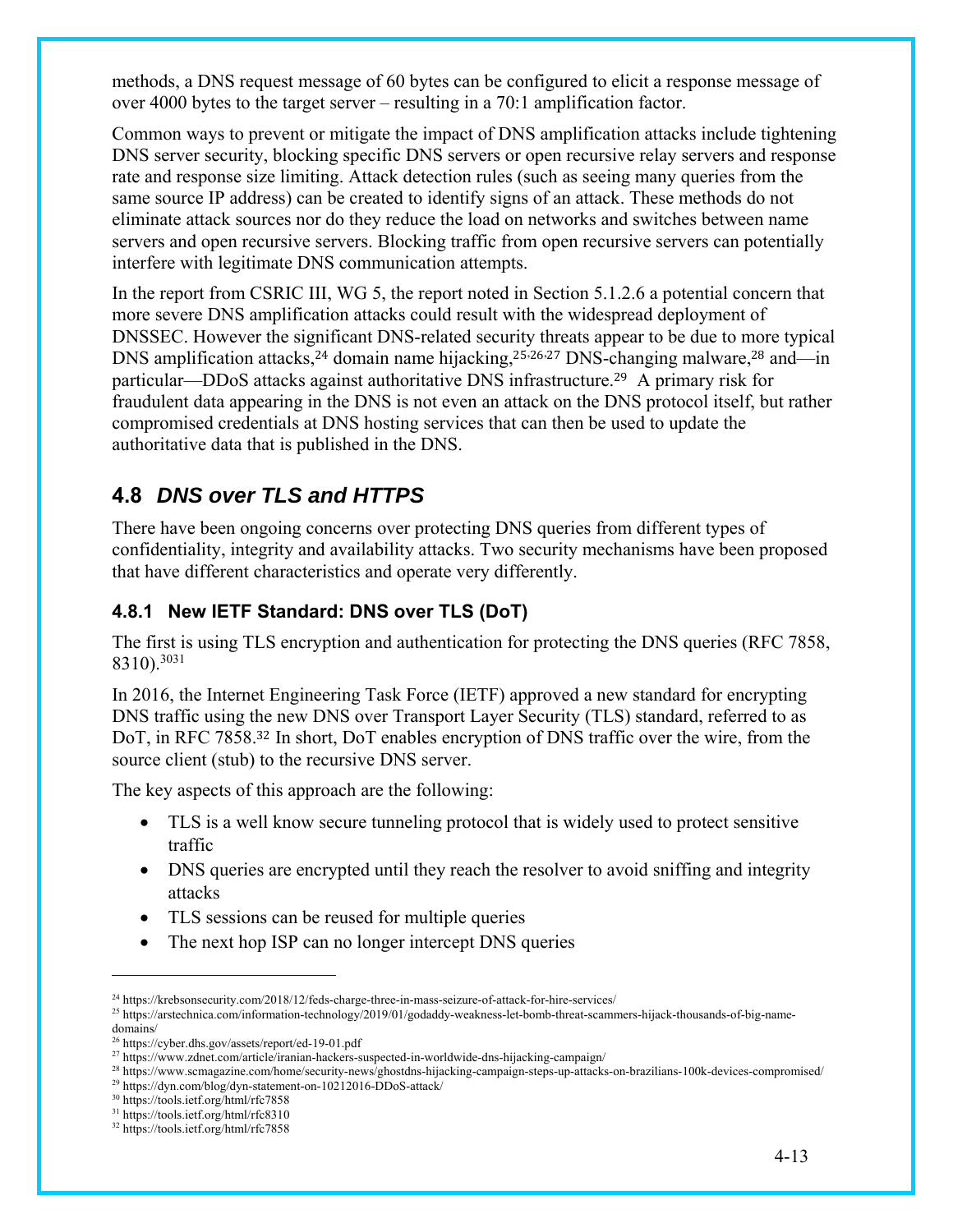- TLS requests use a distinct port (853) where anyone at the network level can easily see them and potentially block them. However, they would not see the content or response.
- With this approach DNS continues to be a network service provided by ISPs where monitoring, traffic inspection, blocking botnets and malware with localized DNS filters and network management can continue to operate

While DoT implementation is in the very early stages, this capability is being added to existing DNS server software.<sup>33</sup> It seems reasonable to expect that many or even most large-scale recursive DNS operators will test and/or implement DoT in the next several years.

### **4.8.2 New IETF Standard: DNS over HTTPS (DoH)**

In 2018, the IETF approved an alternative standard to DoT for encrypting DNS traffic using the new DNS over HTTPS (DoH) standard in RFC 8484 to protect queries but creates a different service model.<sup>34</sup>

The key aspects of this approach are the following:

- This transmits DNS queries to the resolver over an encrypted HTTPS connection via a browser
- It can be used by any HTTPS-speaking app, bypassing the Operating System and its configuration
- The device-to-resolver connection is encrypted and hidden inside Web traffic thus making it harder to block without impacting good traffic
- Each application can use a different resolver (DNS becomes an application level service, not a network one). Your queries go wherever the app wants.

Due in part to how recent this standard is, the future for its implementation is less clear. But software developers, such as Mozilla and Google, appear to be considering a model<sup>35,36</sup> where the mobile operating system, mobile application, and/or web browser will ignore or bypass the ISP DNS IP addresses that have been assigned<sup>37</sup> to users and instead leverage DoH to direct DNS queries to a centralized DNS provider.

## **4.9** *Coming Years: How Will New Standards be Implemented?*

The recent DoT and DoH standards can be beneficial to users because they encrypt the communications from a client to a recursive DNS server. That protects them from potential surveillance or modification, such as by a hostile government or malicious actor.

However, if standards such as DoH bypass local DNS resolvers inside the networks of ISPs<sup>38</sup>, government offices, enterprises, schools, libraries, and others, then these networks will be unable to provide DNS-based security and content controls, such as those being used to meet the US Anti-botnet Code of Conduct.

1

<sup>33</sup> Such as BIND, PowerDNS, and Unbound.

 $^{34}$ https://tools.ietf.org/html/rfc8484 $^{35}$ https://hacks.mozilla.org/2018/05/a-cartoon-intro-to-dns-over-https/

<sup>&</sup>lt;sup>36</sup> https://blog.powerdns.com/2018/09/04/on-firefox-moving-dns-to-a-third-party/  $37$  Typically assigned via DHCP.

<sup>&</sup>lt;sup>38</sup> Descriptions of this deployment mode are still developing. It has sometimes been called "DoH over Cloud" – DoC – or "Centralized DoH" --CDoH.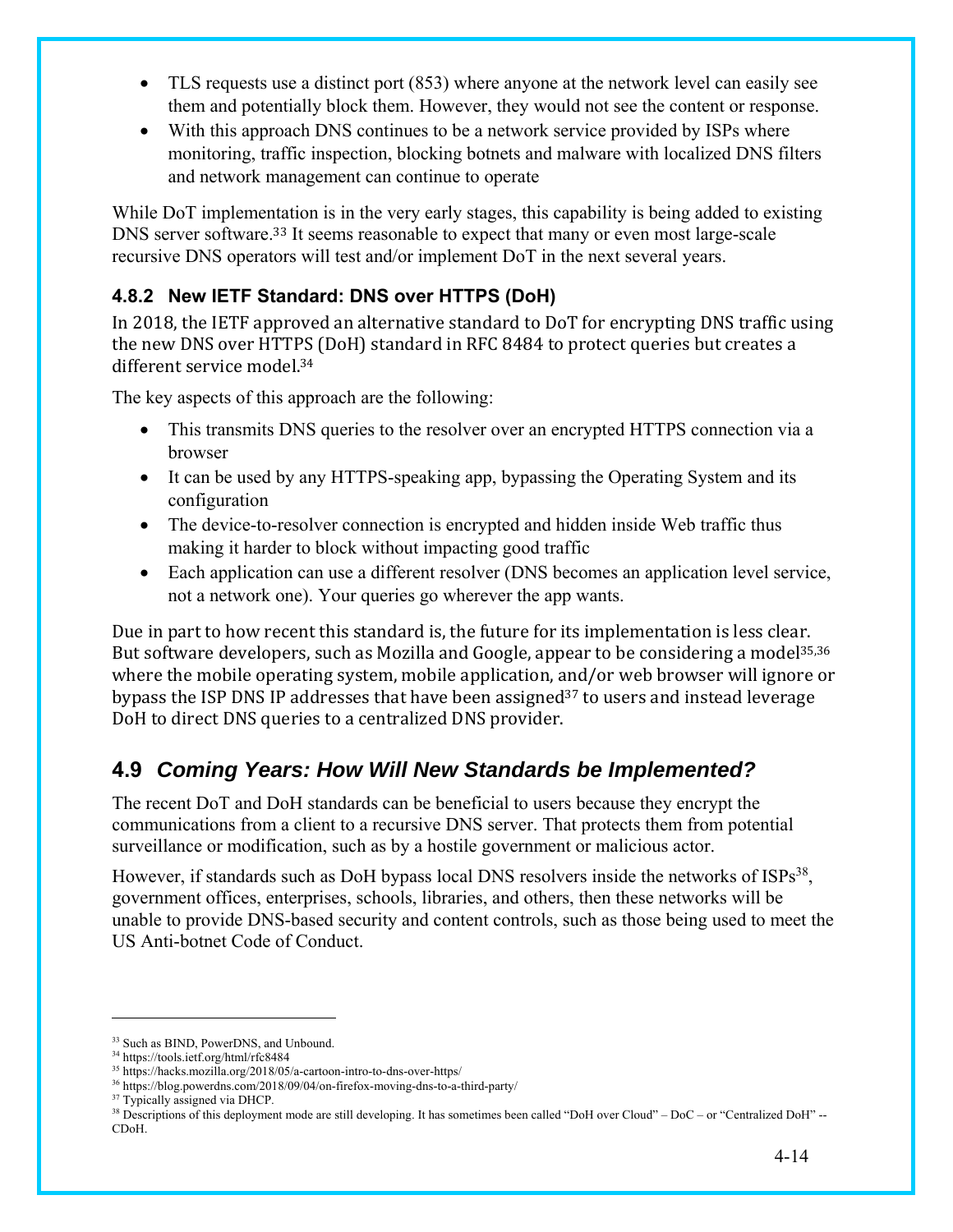This could reduce the end-user security and national security benefits of the recommendations made by CSRIC III's Working Groups 4, 5, and 7. In addition, it could move DNS query traffic to a small number of centralized providers that are not currently regulated by the FCC and do not participate in CSRIC, reducing the positive impact that ISPs have today in monitoring and securing their networks.

These standards are likely to be tested and, in some cases, deployed, perhaps even quite broadly if an individual company such as Google did so for Android devices, mobile applications, and Chrome/Chromium-based browsers.

Such a shift could represent a speedy and dramatic centralization of what is today a highly distributed protocol, with potential impacts on end user performance, Content Delivery Network (CDN) localization/performance, and the security and stability of the Internet as a whole. As a result, any such changes should be tested and measured thoroughly, and the pros and cons, costs, benefits, and risks weighed carefully by the broader Internet community,<sup>39</sup> regulators, and others.

## **4.10** *Mutually Agreed Norms for Routing Security (MANRS)*

There is a global initiative called MANRS comprising over 100 network operators, IXP operators and enterprises with the common goal of preventing route hijacking and certain types of DoS attacks via tools, standards and best practices developed by the IETF and the larger operational community. These operators represent thousands of autonomous system numbers (ASNs).

MANRS reports that there were close to 14,000 total routing incidents recorded in 2017. The major types of routing incidents were route/prefix hijacking, route leaks and IP spoofing. They have also identified existing best practices to address these threats through stronger filtering policies, and IP source validation. MANRS recognizes ongoing efforts to develop more effective tools like Route Origin Validation (ROV) and strengthening existing ones like further defining a feasible path in uRPF.

MANRS has four main focus areas to improve routing security:

#### **4.10.1 Filtering**

 $\overline{a}$ 

 This is to ensure correctness of BGP route announcements and of those from customers to adjacent networks with prefix and AS-path granularity. This is to secure inbound routing advertisements particularly from customer networks through the use of explicit prefix-level filters or equivalent mechanisms. AS-path filters may be used to require that the customer network be explicit about which ASs are downstream of that customer.

<sup>&</sup>lt;sup>39</sup> Not any single commercial entity. For example, Android has a 75% global market share according to http://gs.statcounter.com/os-market-share/mobile/worldwide. As a result, turning on DoH and sending traffic to a centralized DoH resolver could in one step redirect 75% of mobile device DNS lookups from ISP DNS servers to a centralized DoH resolver.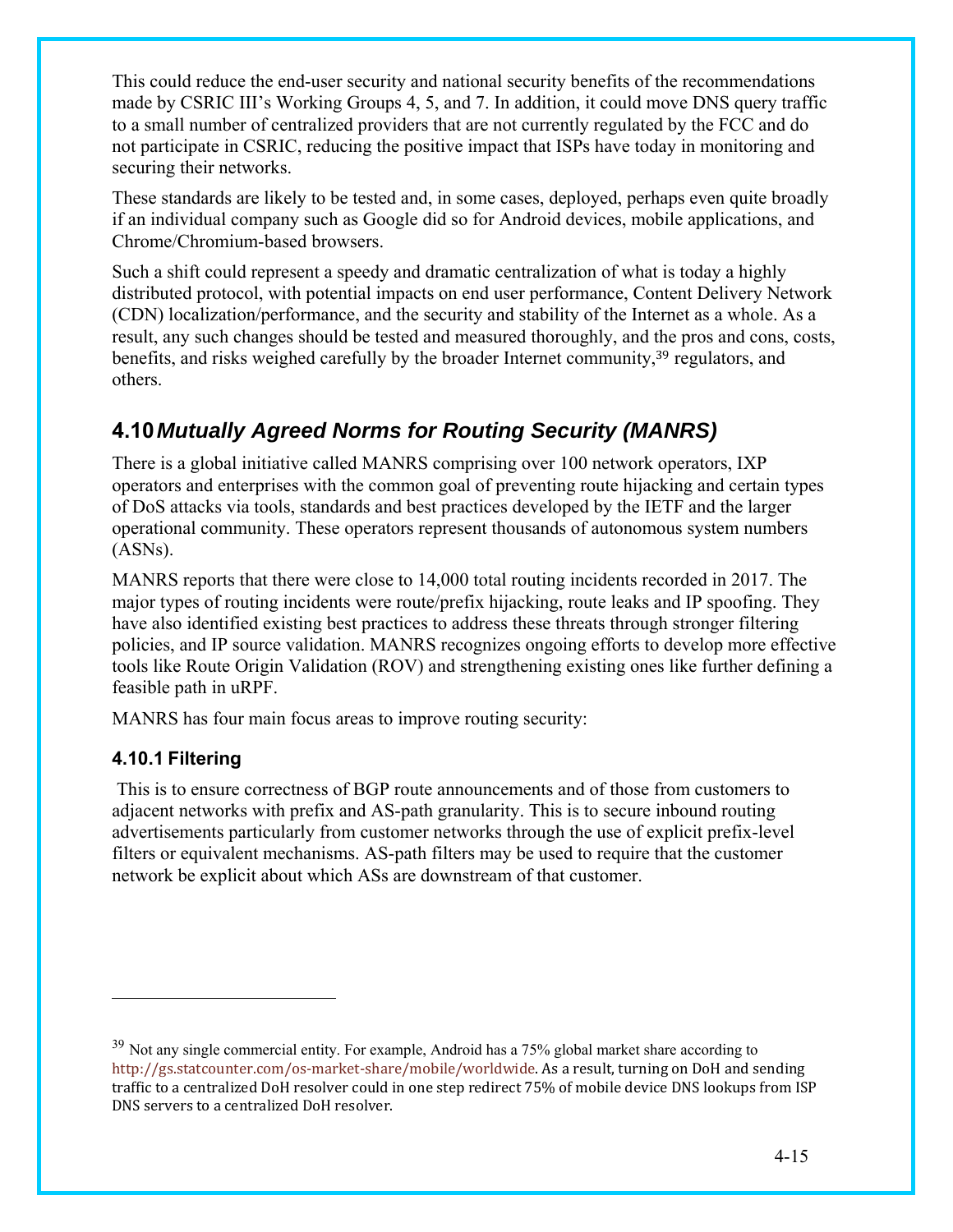#### **4.10.2 Anti-spoofing**

 This enables source IP address validation for at least single-homed stub customer networks, their end users and supporting infrastructure. It is designed to decrease spoof attacks by preventing hosts from sending packets with spoofed source IP addresses. There are different approaches identified such as Source Address Validation (SAV) or strict uRPF validation on router networks that could be used.

#### **4.10.3 Coordination**

 This area covers maintaining accessible accurate and current contact information (e.g., NOC contact) in Regional Internet Registries (RIRs). Additional information should be captured to make it easy to obtain and use. Another aspect is authenticating and authorizing the maintainers of the information so that information cannot be corrupted.

#### **4.10.4 Global Validation**

This entails network operators publishing their data so others may validate routing information on a global scale. This includes the publicly documented routing policy, ASNs and prefixes that are intended to be advertised to external parties. This information can be stored in a RIRs mirrored by Routing Assets Database (RADb). Certificate-based technique can be also used to provide an extra layer of security.

MANRS has published an Implementation Guide<sup>40</sup> to provide specific guidance in implementing the various standards, tools and best practices. For publishing information, a checklist identifies all of the information elements (e.g., NOC contacts, peering locations) that should be stored in the different RIRs. Another checklist captures different mechanisms like ACLs, and filtering routes from your neighbors.

### **4.11** *NIST Technical Guidance and Recommendations*

There is a draft NIST Special Publication<sup>41</sup> currently out for review that provides initial technical guidance and recommendations to improve the security and robustness of inter-domain traffic exchange. The focus is on securing the inter-domain routing control traffic between enterprise networks or hosted service providers and the public Internet, preventing IP address spoofing and certain aspects of DoS/DDoS detection and mitigation. This covers both "stub" networks that only provide connectivity to their end systems and transit networks that interconnect and pass traffic between stub networks and other transit networks.

The recommendations attempt to reduce the risk of misconfigurations and malicious attacks in the routing control plane (i.e., border BGP router) and they help detect and prevent IP address spoofing and resulting DoS/DDoS attacks. The coverage also extends to other systems that support reachability in the Internet including DNS and RPKI repositories. The document does not address transport layer security that is key to message integrity during BGP communication sessions. It also does not address the entire server hardening issues that may be exploited for reflection and amplification attacks.

To address typical BGP vulnerabilities like prefix hijacking, AS path modification and route leaks, NIST provides a series of recommendations to address these issues. The completeness, correctness, freshness and consistency of the data derived from various sources like Regional

<sup>40</sup> MANRS Implementation Guide, Version 1.0, BCOP Series, January 25, 2017. 41 Secure Interdomain Traffic Exchange – *BGP Robustness and DDoS Mitigation,* Draft NIST Special Publication 800-189, December 2018.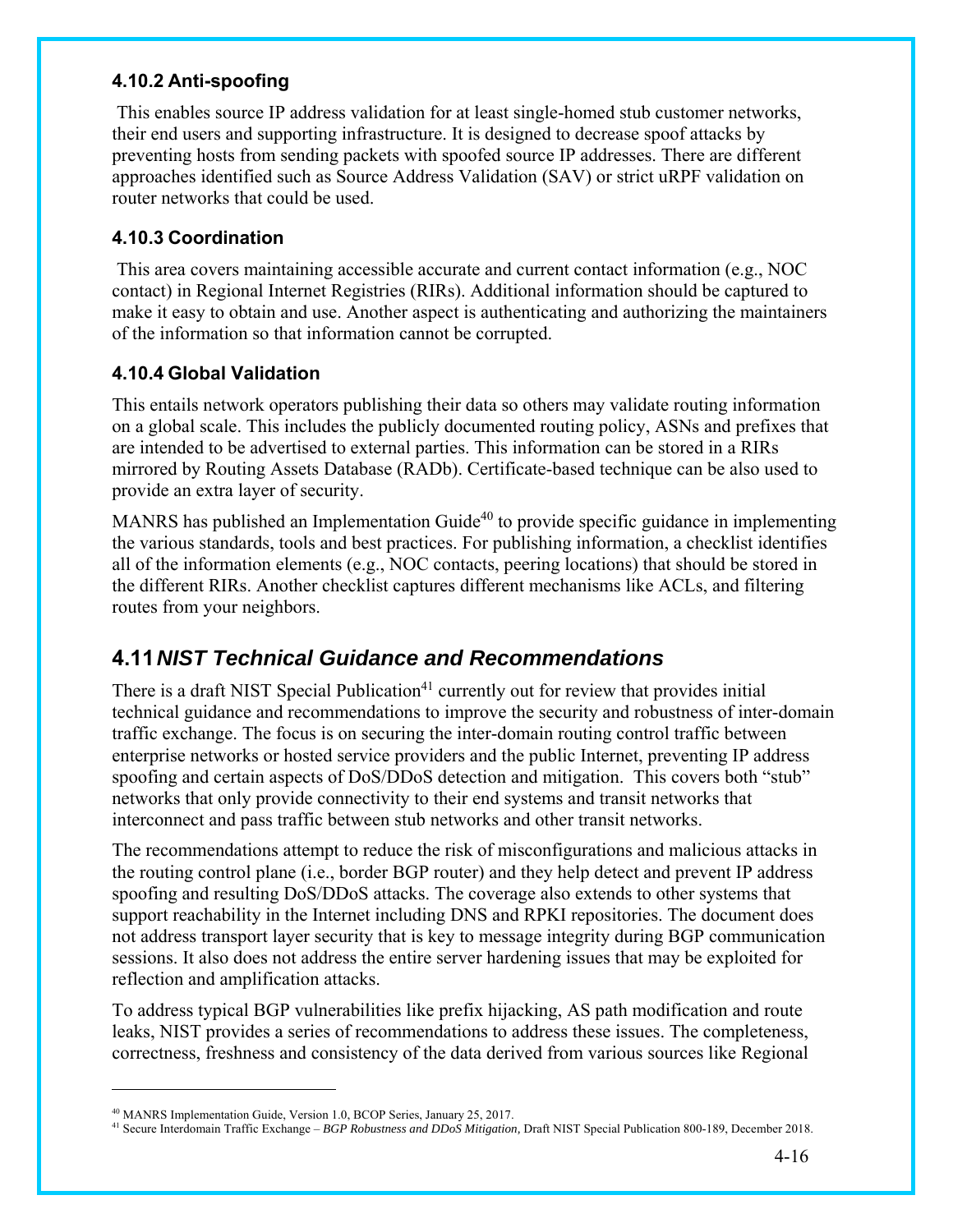Internet Registries (RIRs) and Internet Routing Registries (IRRs) varies widely and requires proper registration and maintenance.

The RPKI is a standards-based approach for providing cryptographically secure registries of Internet resources and routing authorizations. Another key area discussed is verifying that an AS is authorized to announce BGP prefixes by providing a digital signature (i.e., Route Origin Authorization) with the prefixes.

There are other standards that are noted to further address the operational and security risks. BGP path validation (BGP-PV) or BGPsec has been standardized to secure the AS path in BGP announcements. BGP origin validation (BGP-OV) is necessary but by itself is insufficient for fully securing the prefix and AS announcement path.

While there has been work done on identifying operational considerations there are no commercially available vendor implementations. Recommendations for route leakage prevention solutions in terms of AS operators having ingress and egress policies are documented. The last area covered is recommended use by edge routers of the BGP flow specification (Flowspec) to facilitate DoS/DDoS mitigation in coordination between upstream and downstream ASs.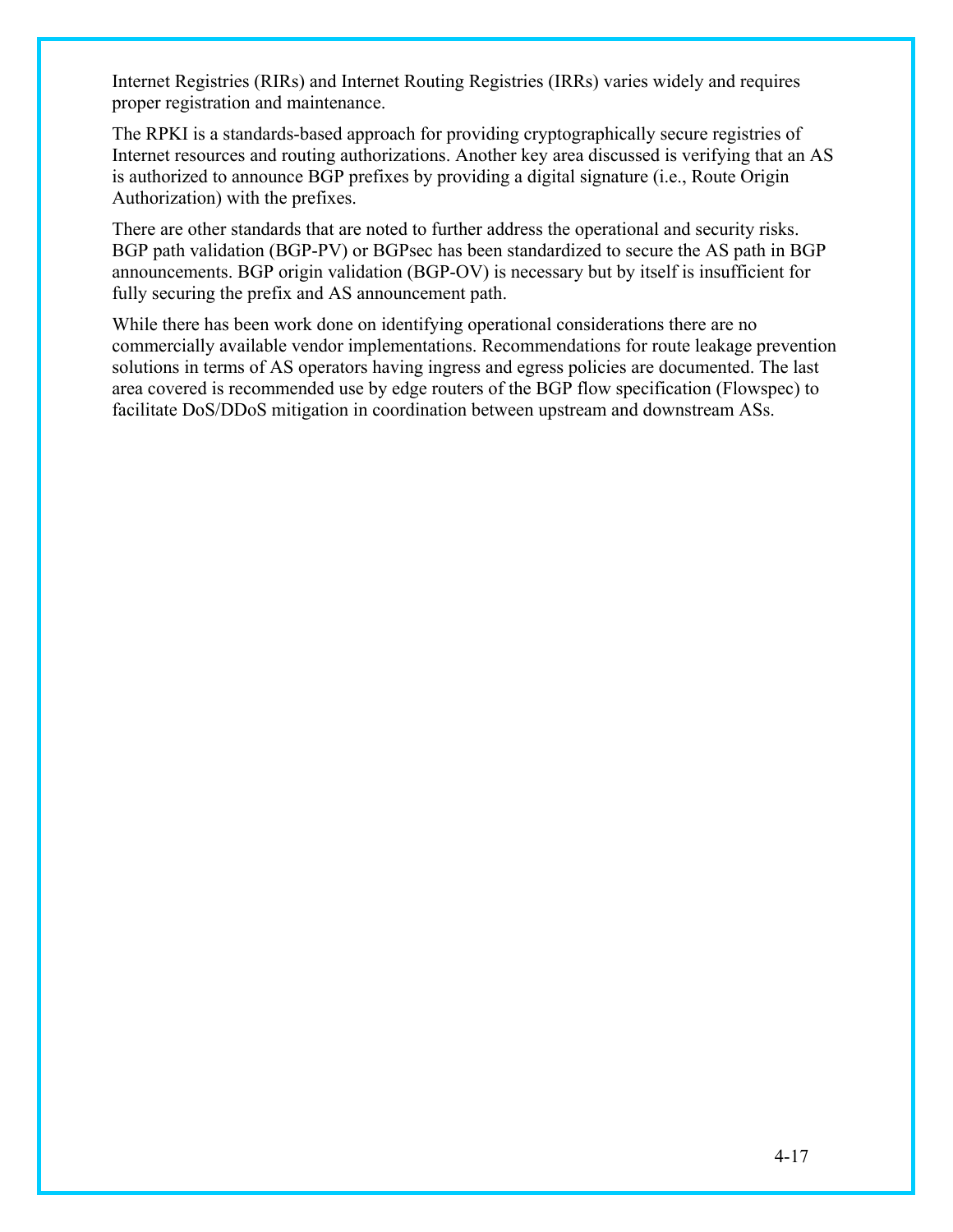# **5 Current BGP Threats**

## **5.1** *Denial of Service (DoS)/Distributed DoS (DDoS)*

Denial of Service is a general class of attack against a device connected to a network that attempts to use up a resource on that device. The resource is anything on the device itself; memory, CPU, and storage media and it can affect network resources as well.

The vast majority of these DoS attacks are DDoS attacks because it is much easier to send traffic from potentially millions of routable IPv4 addresses that do not belong to the attacker, thus drawing attention away from where the attacks originate. DoS attacks generally come from one or limited sources and are much easier to mitigate with Access Control Lists (ACLs) on a router or with a simple update to a firewall rule.

Bandwidth or Open Systems Interconnect (OSI) layer 3 network attacks will send traffic that is larger than the circuit belonging to the victim.

OSI layer 4 or transport attacks generally are protocol type attacks such as TCP SYN floods that try to use up TCP connection tables in a device.

OSI layer 7 or presentation attacks will cause the application on the device to become overwhelmed with responding to the application request that it will make the device too busy to respond to valid requests.

Not all attacks are inbound either, there are some that will try to request media from the device and fill up the outbound circuit of the victim with traffic that not only ties up the circuit but also could make the whole system non-responsive due to high disk usage needed to respond to the attack.

## **5.2** *Spoofed Source Address*

Spoofed IP source address abuse is a major cause of current Reflective Amplification (RA) DDoS attacks. RA attacks are a type of DDoS attack that uses services and protocols that respond to small requests for information with data that is many more times the size of the request.

Without any anti-spoofing controls, this allows the service (DNS, NTP, Chargen) to act as a reflector and amplify the amount of data towards the victim. It takes a minute amount of effort to change the source IP address in an IP packet and have Internet routing send the packet to the victim, making it highly improbable to identify the attacker. Recent attacks against a customer of a U.S. based service provider<sup>42</sup> and Github<sup>43</sup> in March of 2018 show spoofing is alive and well.

### **5.2.1 Previous CSRIC Recommendations:**

In Section 5 of the report from CSRIC III, WG4, a number of recommendations raise various mitigation techniques to combat spoofed source addresses<sup>44</sup>. Since 2013 industry continued to evolve methods and techniques to address the threat, and while many recommendation from

<sup>42</sup> https://asert.arbornetworks.com/netscout-arbor-confirms-1-7-tbps-DDoS-attack-terabit-attack-era-upon-us/

<sup>43</sup> https://www.wired.com/story/github-DDoS-memcached/

<sup>44</sup> https://transition.fcc.gov/bureaus/pshs/advisory/csric3/CSRICIII\_9-12-12\_WG4-FINAL-Report-DNS-Best-Practices.pdf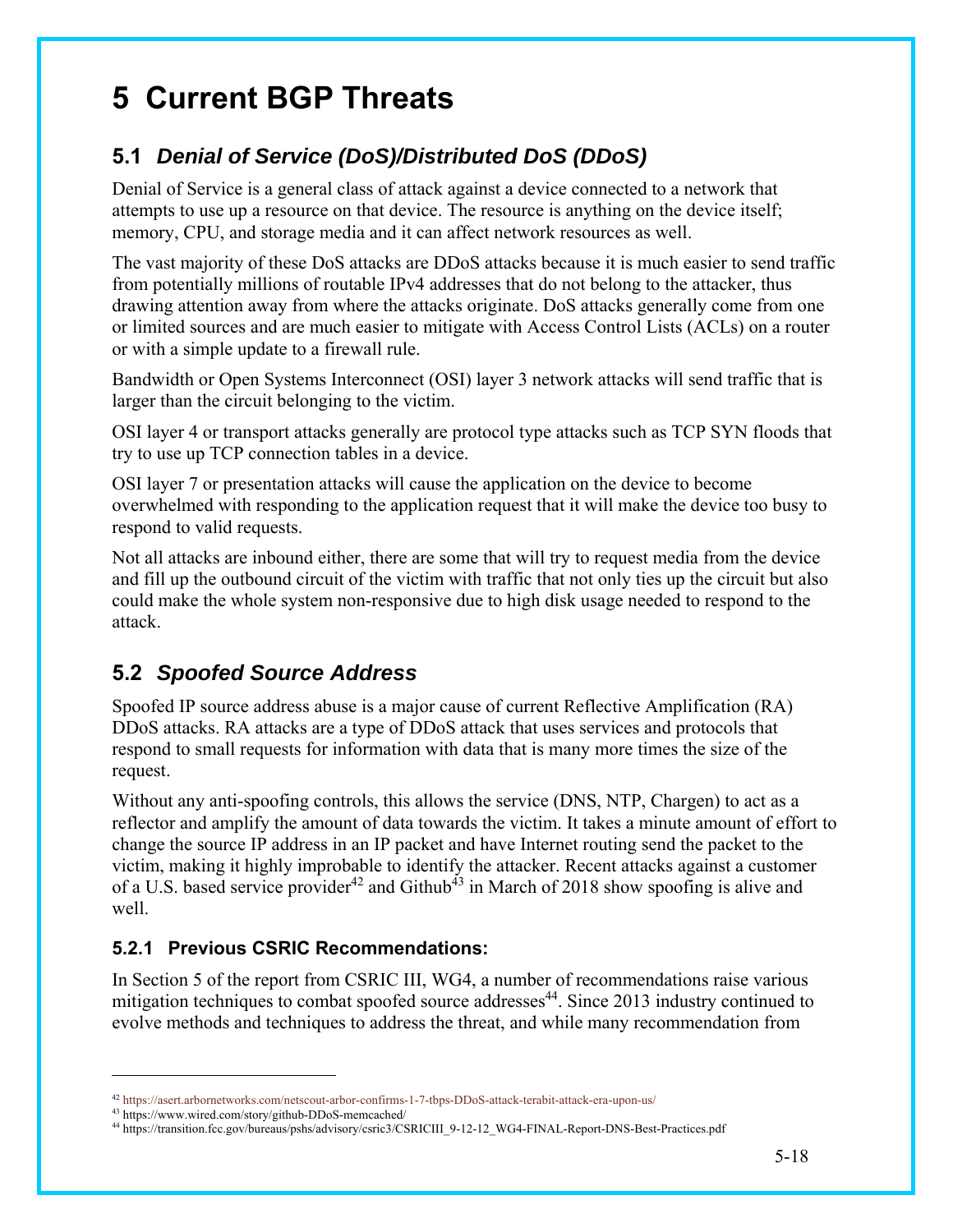2013 remain relevant, the recommendations contained herein represent the current industry status.

## **5.3** *Incorrect Routing Injections*

One of the recommendations made in previous CSRICs was for all AS operators to use the Resource Public Key Infrastructure (RPKI) to certify their numbered resources. In the case of North America, ARIN (American Registry for Internet Numbers) currently offers a hosted RPKI service, and intends to offer a fully delegated RPKI service at a later date.

Researchers from the University of Pennsylvania Law School recently published a paper exploring legal barriers that may be hindering RPKI adoption in North America. Such potential barriers include the North American RIR's (Regional Internet Registry) requirement for RPKI users to enter a Relying Party Agreement and certain terms in that agreement. The paper recommends certain steps that the RIR and other community members might take to spur RPKI adoption.45

### **5.3.1 Previous CSRIC Recommendations:**

To mitigate routing injections, the previous CSRICs recommended implementation of a number of measures, including:

- Filtering received routing information
- Limiting the number of prefixes
- Monitoring announcements

1

 Autonomous System (AS) operators should ensure their Internet Routing Registry (IRR) records are public, complete, and up-to-date: Having a common, public notion of "ground truth" for identifying bogus routing information is a prerequisite for all BGP security solutions.

<sup>45</sup> Public Law and Legal Theory Research Paper Series Research Paper No. 19-02; Lowering Legal Barriers to RPKI Adoption, Christopher S. Yoo, David A. Wishnick, UNIVERSITY OF PENNSYLVANIA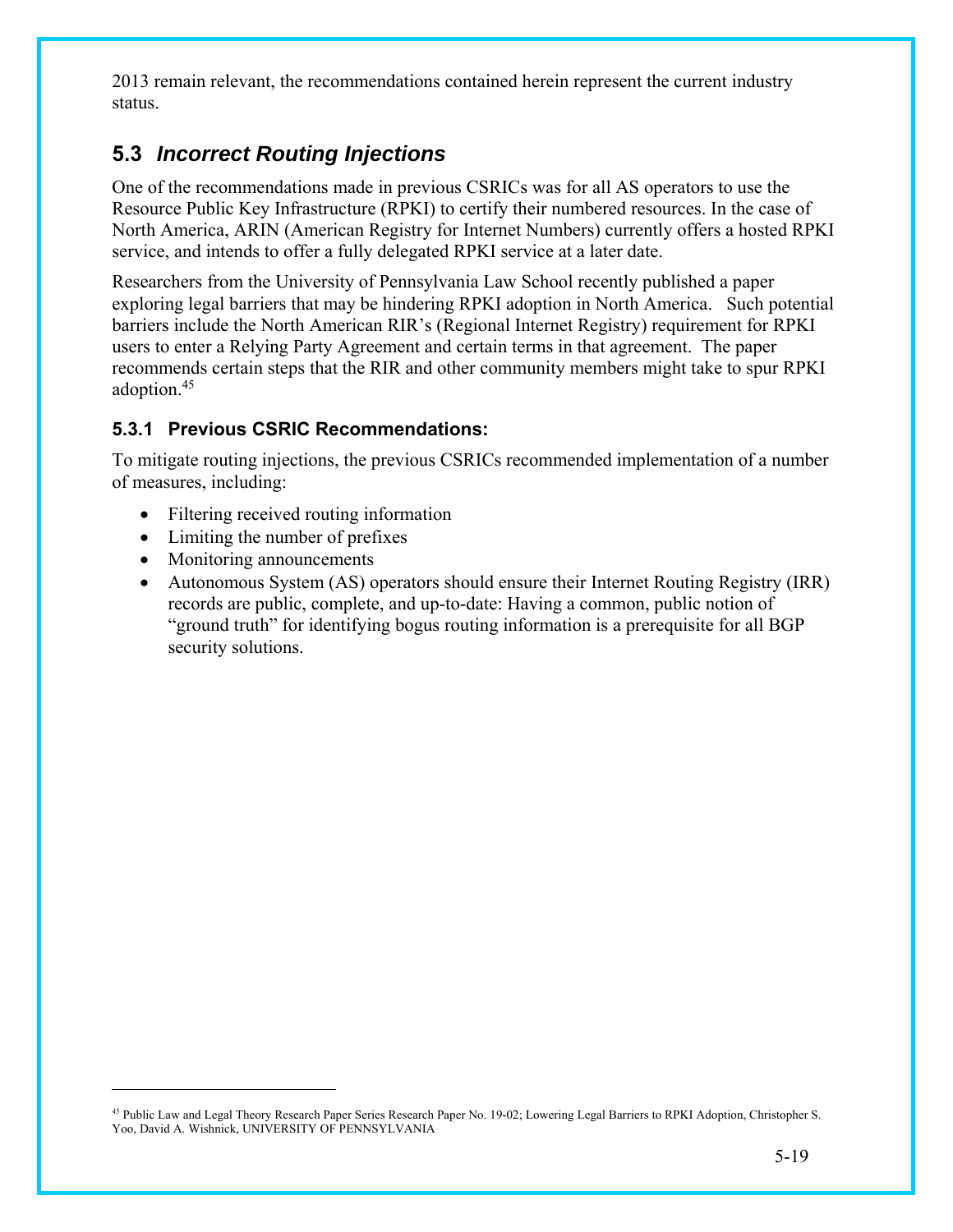# **6 CSRIC VI Recommendations**

## **6.1** *Further CSRIC studies*

The DNS and BGP continue to evolve as the Internet continues to grow. Likewise, best practices continue to evolve. There are new best practices being developed, and implementation of existing measures (such as RPKI) continues. Therefore, this CSRIC recommends that there be future studies to ensure the most current best practices and mitigation techniques are understood and promoted through industry collaboration.

### **6.2** *Network Providers should implement the recommendations from the NSA Cyber Security Report46*

Network operators should implement the measures from the NSA Cyber security Report, "A Guide to Border Gateway Protocol (BGP) Best Practices, Document PP-18-0645, 10 Sept 2018", namely:

• Implementation of Access Control Lists Implementation of Control Plane Policing (COPP) Enabling the Maximum BGP Prefix Enabling BGP Prefix Filtering Enabling BGP Prefix Filtering with Autonomous System (AS) path Access Lists Enabling BGP Neighbors Authentication Enabling TTL Security Check

## **6.3** *Route Origin Validation*

NIST 1800-14A is still in its infancy, and needs more work. CSRIC VI recommends operators work closely with NIST on finalizing 1800-14A to ensure Route Origin Validation (ROV) can be implemented by operators.

## **6.4** *MANRS Recommendation*

MANRS is an important organization addressing routing security globally that is endorsed by CSRIC VI WG 3. It promotes global collective action to address routing security threats. It also provides the technical, operational and business framework to tackle this infrastructure problem. Tools, standards, industry efforts and best practices are identified and MANRS provides guidance in how to effectively implement these controls.

CSRIC recommends network operators participate and contribute to MANRS.

## **6.5** *NIST Recommendation*

 $\overline{a}$ 

NIST continues to evolve recommendations relating to secure inter-domain traffic exchange. Draft NIST Special Publication 800-189 is out for public review and responses are due March 15, 2019. The document references current standards and best practices from standards forums, industry groups and vendors. CSRIC VI, WG 3 recommends stakeholders provide comments to the draft so it can be finalized and provide specific technical guidance to federal and commercial

<sup>46</sup> https://www.nsa.gov/Portals/70/documents/what-we-do/cybersecurity/professional-resources/ctr-guide-to-border-gateway-protocol-bestpractices.pdf?v=1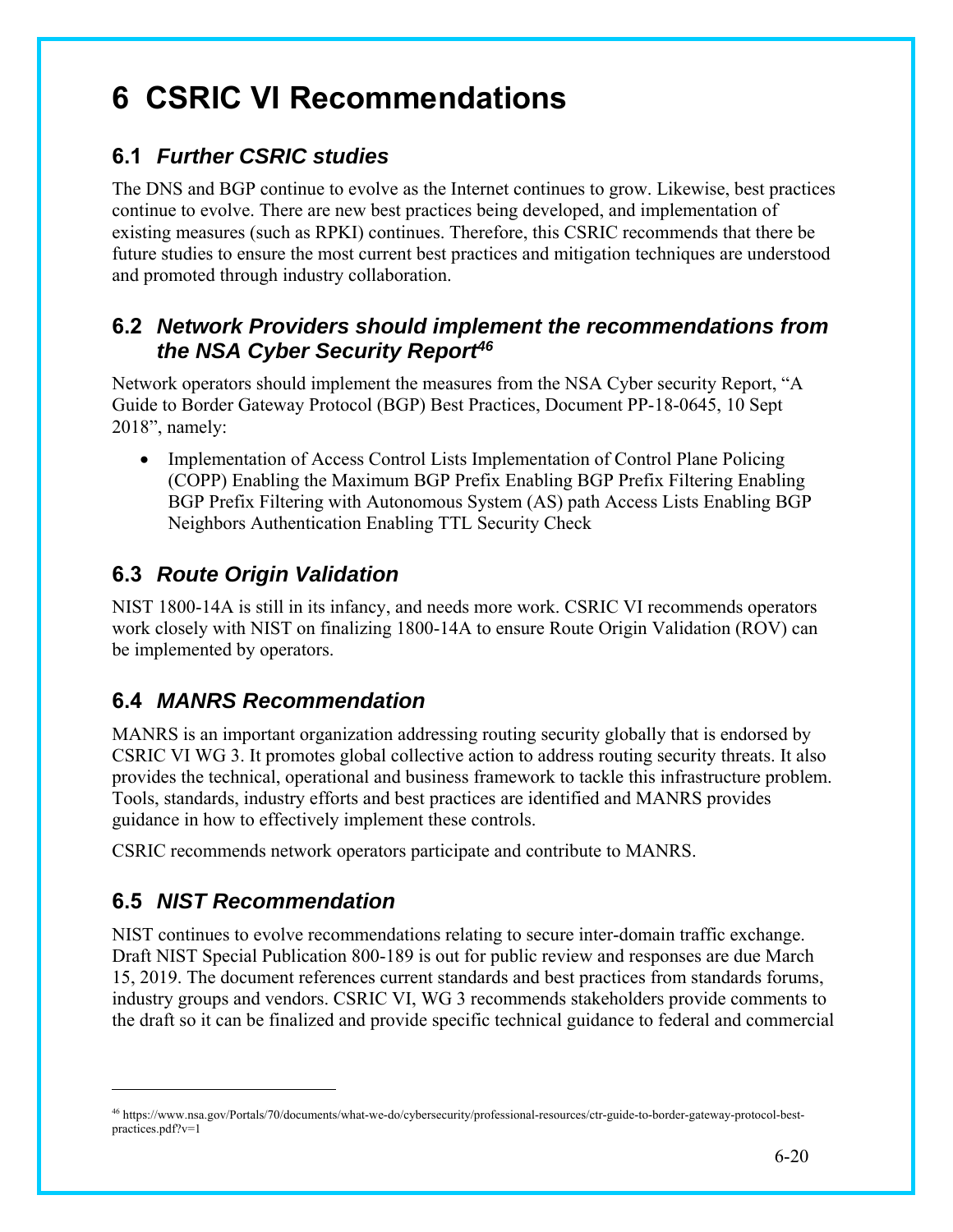enterprises and service providers. These recommendations should be reviewed by future CSRICs for inclusion in future DNS/BGP reports.

Future CSRIC WGs may also consider studying the effects on the security, stability, and fragility of the Internet due to centralization of core protocols such as DNS.

## **6.6** *DNSSEC Development*

The historical use of RA attacks using open reflector devices indicates that the attack method is not going away and that attackers will seek more efficient ways to launch larger attacks in shorter periods of time, taking advantage of DNSSEC and exploiting weaknesses that exist. CSRIC VI recommends that no further work be done at this time on DNSSEC in favor of driving efforts showing more promise such as DNS over TLS and HTTPS as described below.

## **6.7** *DNS over TLS/HTTPS Recommendation*

**6.8** *These two approaches are considered promising but they vary widely in terms of how they operate and potentially impact the current network-based service model. Considerable debate continues about the merits and negative aspects of each approach. CSRIC VI recommends that further work be done to evolve network and application security best practices to address these various types of endpoints, applications, network systems, encrypted connections, and traffic flows. In addition, given the potential negative performance concern with these new protocols and a lack of associated measurements, the FCC and industry should consider leveraging the Measuring Broadband America (MBA) platform to conduct a MBA Assisted Research Study (MARS)47 to measure the performance differences between the current network-based DNS service model, centralized DoH, and DoT. Internet Routing Registry (IRR)* 

ISPs that assign portions of their address space to customers should register and maintain accuracy of these address assignments in IRRs as appropriate.

## **6.9** *Number resource certification*

Operators of an Autonomous System (AS) should certify their number resources with your regional Internet registry.

<sup>47</sup> https://www.fcc.gov/general/mba-assisted-research-studies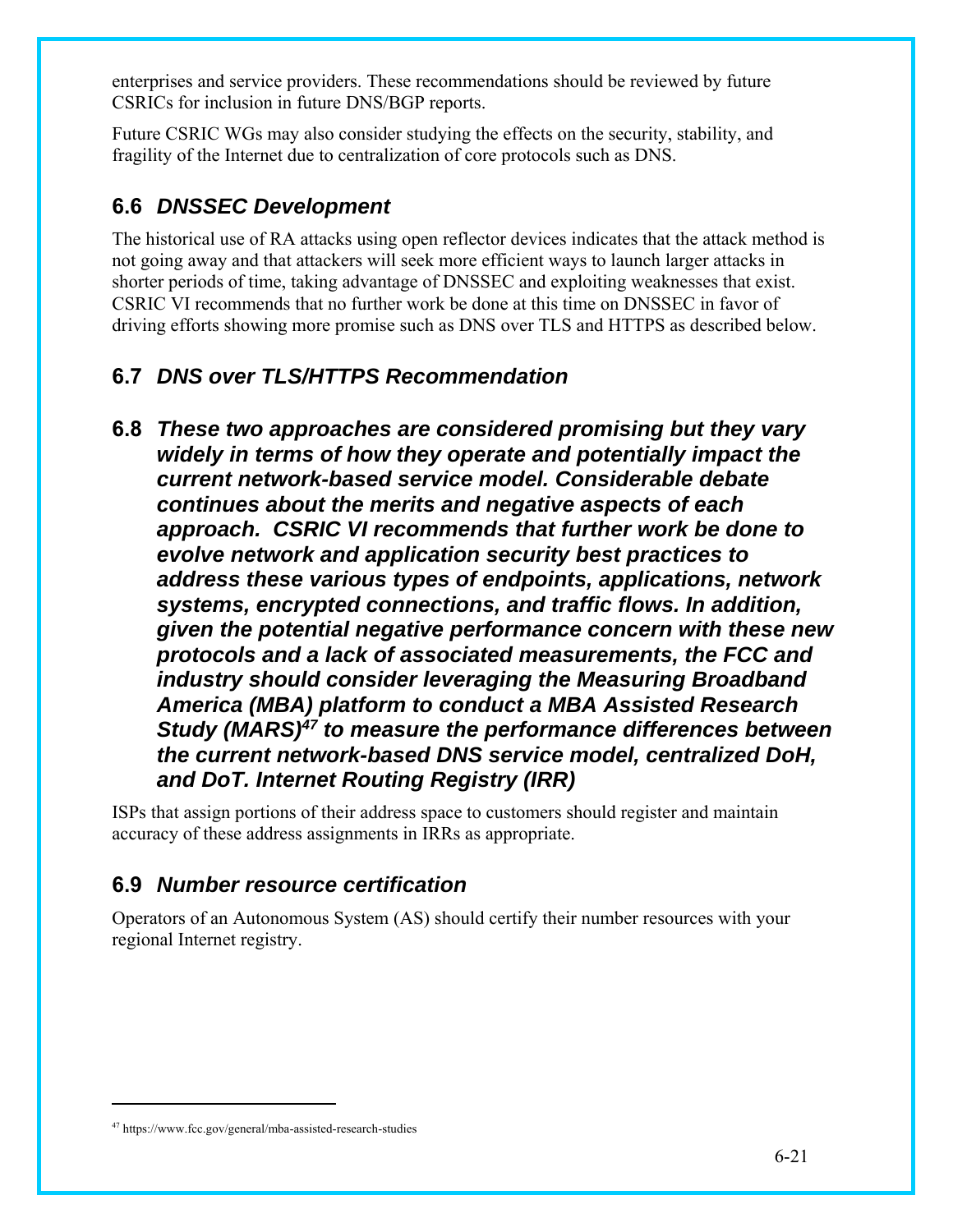# **Appendix A**

| <b>ACL</b>      | <b>Access Control List</b>                                     |
|-----------------|----------------------------------------------------------------|
| <b>APNIC</b>    | Asia-Pacific Network Information Centre                        |
| <b>ARP</b>      | <b>Address Resolution Protocol</b>                             |
| AS              | Autonomous System                                              |
| <b>ASN</b>      | Autonomous System Number                                       |
| <b>BCP</b>      | <b>Best Current Practice</b>                                   |
| <b>BGP</b>      | Border Gateway Protocol                                        |
| BGP-OV          | Border Gateway Protocol – Origin Validation                    |
| BGP-PV          | Border Gateway Protocol - Path Validation                      |
| <b>BGPsec</b>   | Border Gateway Protocol Security                               |
| <b>CDN</b>      | <b>Content Delivery Network</b>                                |
| <b>COPP</b>     | <b>Implementation of Control Plane Policing</b>                |
| <b>DANE</b>     | <b>DNS-based Authentication of Named Entities</b>              |
| <b>DNS-OARC</b> | DNS Operations, Analysis, and Research Center                  |
| <b>DNSSEC</b>   | Domain Name System Security extensions                         |
| DoT             | <b>DNS</b> over TLS                                            |
| DoH             | DNS over HTTPs                                                 |
| <b>CPU</b>      | <b>Central Processing Unit</b>                                 |
| <b>CSRIC</b>    | Communications Security, Reliability, Interoperability Council |
| <b>DDoS</b>     | Distributed Denial of Service                                  |
| <b>DNS</b>      | Domain Name System                                             |
| DoS             | Denial of Service                                              |
| <b>FQDN</b>     | Fully Qualified Domain Name                                    |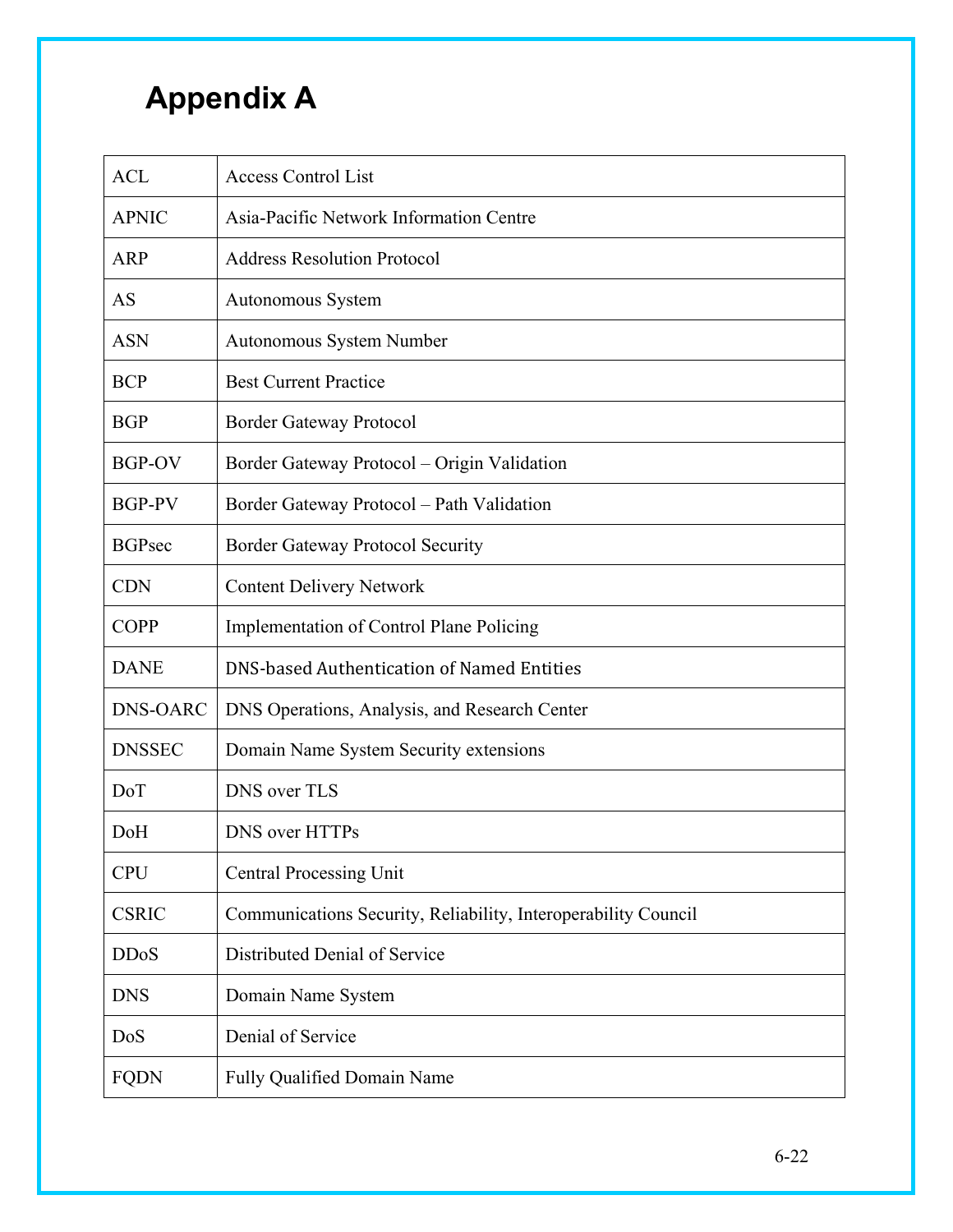| <b>HTTPS</b> | <b>Hyper Text Transfer Protocol Secure</b>          |
|--------------|-----------------------------------------------------|
| <b>ICANN</b> | Internet Corporation for Assigned Names and Numbers |
| <b>IETF</b>  | <b>Internet Engineering Task Force</b>              |
| IP           | <b>Internet Protocol</b>                            |
| <b>IRR</b>   | <b>Internet Routing Registry</b>                    |
| <b>ISOC</b>  | <b>Internet Society</b>                             |
| <b>ISP</b>   | <b>Internet Service Provider</b>                    |
| <b>MANRS</b> | Mutually Agreed Norms for Routing Security          |
| <b>MARS</b>  | <b>MBA Assisted Research Study</b>                  |
| <b>MBA</b>   | Measuring Broadband America                         |
| <b>NIST</b>  | National Institute of Science and Technology        |
| <b>NOC</b>   | <b>Network Operations Center</b>                    |
| <b>NSA</b>   | National Security Agency                            |
| <b>NTA</b>   | <b>Negative Trust Anchors</b>                       |
| <b>NTP</b>   | <b>Network Time Protocol</b>                        |
| <b>OSI</b>   | Open Systems Interconnection model                  |
| <b>RA</b>    | Reflective Amplification                            |
| <b>RADb</b>  | <b>Routing Asset Database</b>                       |
| <b>RIR</b>   | <b>Regional Internet Registry</b>                   |
| <b>ROV</b>   | Route Origin Validation                             |
| <b>RPKI</b>  | Resource Public Key Infrastructure                  |
| <b>SAV</b>   | <b>Source Address Validation</b>                    |
| <b>SSAC</b>  | Security & Stability Advisory Committee             |
| <b>TCP</b>   | <b>Transmission Control Protocol</b>                |
| <b>TLD</b>   | Top Level Domain                                    |
| <b>TLS</b>   | <b>Transport Layer Security</b>                     |
|              |                                                     |